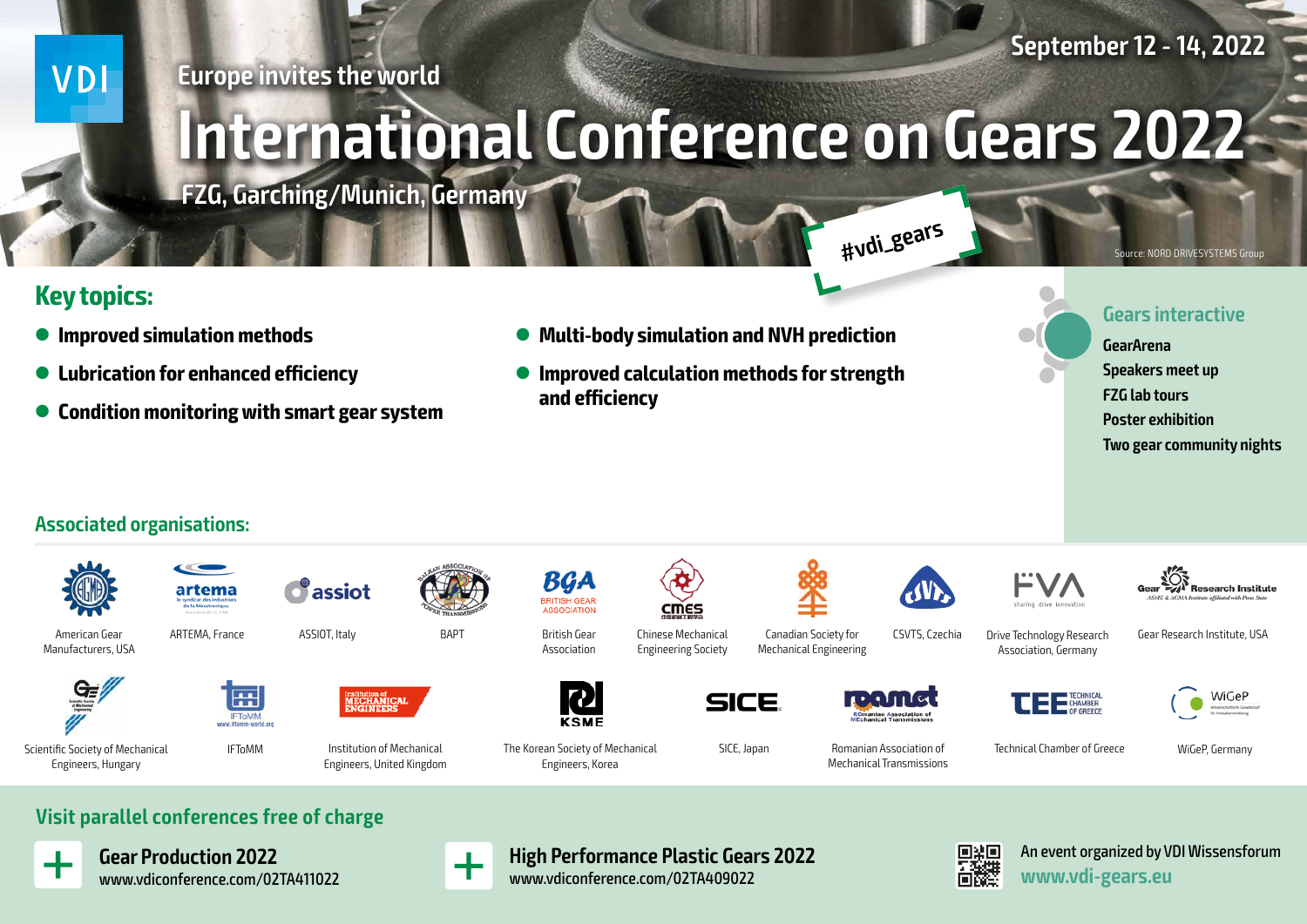### **1st Conference day**

Monday, September 12th, 2022

### **08:15 Registration**

**VDI** 

 $\sqrt{2}$ 

### **Plenary lectures**

|                        |       | 09:30 Joint welcome and opening of<br>· International Conference on Gears 2022<br>· International Conference on High Performance Plastic Gears 2022<br>· International Conference on Gear Production 2022                                                                                                                                                                                                                                                                                                                                                                                                                                                                                                                                                                                                                                                                                                                                                                                                                                                                                                                                                     | Prof. Dr.-Ing. Karsten Stahl, FZG, Technical University of Munich (TUM), Garching, Germany                                                                                 |                                         |                                                                                         |                                                                                                                                             |
|------------------------|-------|---------------------------------------------------------------------------------------------------------------------------------------------------------------------------------------------------------------------------------------------------------------------------------------------------------------------------------------------------------------------------------------------------------------------------------------------------------------------------------------------------------------------------------------------------------------------------------------------------------------------------------------------------------------------------------------------------------------------------------------------------------------------------------------------------------------------------------------------------------------------------------------------------------------------------------------------------------------------------------------------------------------------------------------------------------------------------------------------------------------------------------------------------------------|----------------------------------------------------------------------------------------------------------------------------------------------------------------------------|-----------------------------------------|-----------------------------------------------------------------------------------------|---------------------------------------------------------------------------------------------------------------------------------------------|
|                        |       | 09:55 Welcome address by                                                                                                                                                                                                                                                                                                                                                                                                                                                                                                                                                                                                                                                                                                                                                                                                                                                                                                                                                                                                                                                                                                                                      | Prof. Dr. sc. tech. Gerhard Kramer, Senior Vice President Research and Innovation, Technical University of Munich (TUM), Germany                                           |                                         |                                                                                         |                                                                                                                                             |
|                        |       | 10:05 Welcome address by                                                                                                                                                                                                                                                                                                                                                                                                                                                                                                                                                                                                                                                                                                                                                                                                                                                                                                                                                                                                                                                                                                                                      | Dr.-Ing. Burkhard Pinnekamp, Head of Central Research and Development, Renk GmbH, Augsburg; President, Research Association for Drive Technology (FVA), Frankfurt, Germany |                                         |                                                                                         |                                                                                                                                             |
| İ.<br>Conference<br>ïO | 10:15 | Keynote session: Innovation flashlights: What will be the next game-changing innovations and technologies?<br>Demands in gear technology in structural change of economy<br>With digital polls<br>during the speeches<br>Prof. h. c. Dr.-Ing. Aizoh Kubo, General Manager, Research Institute for Applied Sciences, Kyoto, Japan<br>The innovator's DNA<br>Sonja Goris, M. Sc. Mech Eng., IP & Innovation Manager, ZF Wind Power Antwerpen NV, Antwerpen-Berchem, Belgium<br><b>New ways to lubricate</b><br>Dr. Lutz Lindemann, Member of the Executive Board (CTO), FUCHS PETROLUB SE, Mannheim, Germany<br>High performance plastic gears in future applications<br>Prof. Dr.-Ing. Karl Kuhmann, Head of Polymer Technology Development, High Performance Polymers, Evonik Operations GmbH, Marl, Germany<br>Roller pairings with lubricant-impregnated sintered material<br>Prof. i.R. Dr.-Ing. Dr. h.c. Bernd-Robert Höhn, TUM emeritus of excellence, Gear Research Center (FZG), Technical University of Munich (TUM), Garching, Germany<br>12:00 Time for working lunch - meet & greet in the exhibition area, poster presentation area and GearArena |                                                                                                                                                                            |                                         |                                                                                         |                                                                                                                                             |
|                        |       |                                                                                                                                                                                                                                                                                                                                                                                                                                                                                                                                                                                                                                                                                                                                                                                                                                                                                                                                                                                                                                                                                                                                                               |                                                                                                                                                                            | <b>Parallel sessions</b>                |                                                                                         |                                                                                                                                             |
|                        |       |                                                                                                                                                                                                                                                                                                                                                                                                                                                                                                                                                                                                                                                                                                                                                                                                                                                                                                                                                                                                                                                                                                                                                               | <b>International Conference on Gears</b>                                                                                                                                   |                                         | International Conference on<br><b>Plastic Gears</b><br>www.vdiconference.com/02TA409022 | Parallel conferences - free of charge -<br><b>International Conference on</b><br><b>Gear Production</b><br>www.vdiconference.com/02TA411022 |
|                        |       | <b>Lecture Room A</b>                                                                                                                                                                                                                                                                                                                                                                                                                                                                                                                                                                                                                                                                                                                                                                                                                                                                                                                                                                                                                                                                                                                                         | Lecture Room B                                                                                                                                                             | <b>Lecture Room C</b>                   | <b>Lecture Room D</b>                                                                   | <b>Lecture Room E</b>                                                                                                                       |
|                        |       | 13:30 Determining tooth root strength                                                                                                                                                                                                                                                                                                                                                                                                                                                                                                                                                                                                                                                                                                                                                                                                                                                                                                                                                                                                                                                                                                                         | <b>NVH</b>                                                                                                                                                                 | <b>EHL contact</b>                      | <b>Applications</b>                                                                     | <b>Manufacturing of internal gears</b>                                                                                                      |
|                        |       |                                                                                                                                                                                                                                                                                                                                                                                                                                                                                                                                                                                                                                                                                                                                                                                                                                                                                                                                                                                                                                                                                                                                                               | 15:00 Coffee break - meet & greet in the exhibition area, poster presentation area and GearArena                                                                           |                                         |                                                                                         |                                                                                                                                             |
|                        |       | 16:00 Loaded tooth contact analysis                                                                                                                                                                                                                                                                                                                                                                                                                                                                                                                                                                                                                                                                                                                                                                                                                                                                                                                                                                                                                                                                                                                           | Non-involute and asymmetric gears                                                                                                                                          | <b>Condition monitoring/smart gears</b> | <b>Material properties</b>                                                              | <b>Innovative manufacturing processes</b>                                                                                                   |
|                        |       | 18:00 Organized bus transfer to the evening reception                                                                                                                                                                                                                                                                                                                                                                                                                                                                                                                                                                                                                                                                                                                                                                                                                                                                                                                                                                                                                                                                                                         |                                                                                                                                                                            |                                         |                                                                                         |                                                                                                                                             |
| International          | 19:00 | Evening reception at the Hofbräuhaus in Munich<br>Doutseless Zantume Mabilität der Zulungt (DZM) Munick Carpenau                                                                                                                                                                                                                                                                                                                                                                                                                                                                                                                                                                                                                                                                                                                                                                                                                                                                                                                                                                                                                                              | Dinner Speech: Prof. Dr. Dr. h. c. mult. Wolfgang A. Herrmann, President Emeritus, Technical University of Munich (TUM), Garching & Chairman of the Founding Board,        |                                         |                                                                                         |                                                                                                                                             |

Deutsches Zentrum Mobilität der Zukunft (DZM), Munich, Germany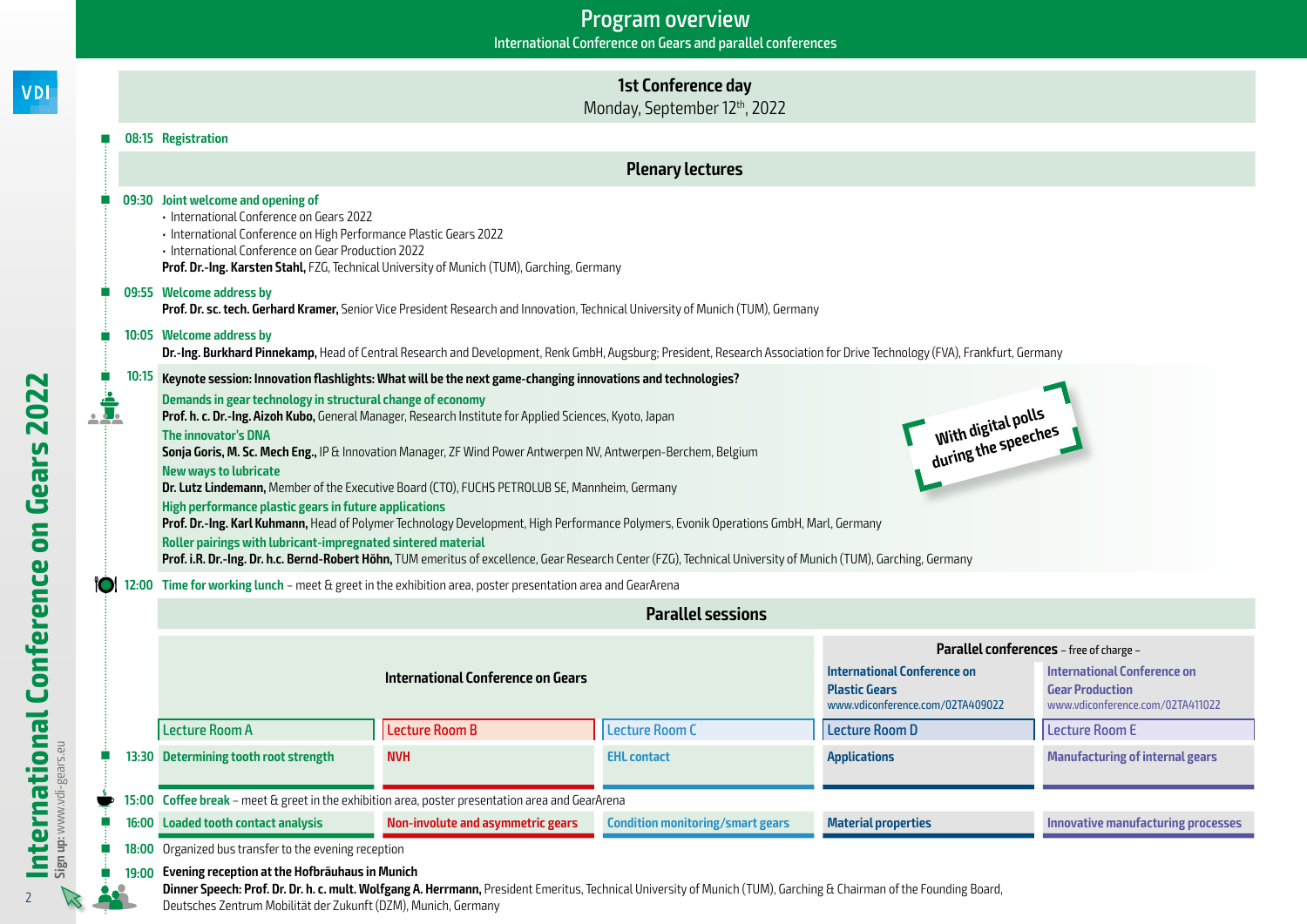### Program overview International Conference on Gears and parallel conferences

|       | <b>2nd Conference day</b><br>Tuesday, September 13th, 2022                                                                                                                                                                                                                                                                                                                      |                                                                                                            |                                          |                                                            |                                                                |  |
|-------|---------------------------------------------------------------------------------------------------------------------------------------------------------------------------------------------------------------------------------------------------------------------------------------------------------------------------------------------------------------------------------|------------------------------------------------------------------------------------------------------------|------------------------------------------|------------------------------------------------------------|----------------------------------------------------------------|--|
|       |                                                                                                                                                                                                                                                                                                                                                                                 | International Conference on Gears                                                                          |                                          | <b>International Conference on</b><br><b>Plastic Gears</b> | <b>International Conference on</b><br><b>Gear Production</b>   |  |
|       | <b>Lecture Room A</b>                                                                                                                                                                                                                                                                                                                                                           | <b>Lecture Room B</b>                                                                                      | <b>Lecture Room C</b>                    | <b>Lecture Room D</b>                                      | <b>Lecture Room E</b>                                          |  |
|       | 08:30 Gear strength                                                                                                                                                                                                                                                                                                                                                             | Wear                                                                                                       | <b>Bevel and Hypoid Gears</b>            | <b>Gear strength testing</b>                               | <b>Gear soft machining</b>                                     |  |
|       |                                                                                                                                                                                                                                                                                                                                                                                 | 10:00 Coffee break - meet & greet in the exhibition area, poster presentation area and GearArena           |                                          |                                                            |                                                                |  |
|       | 11:00 Planetary gears                                                                                                                                                                                                                                                                                                                                                           | <b>Gear geometry optimization</b>                                                                          | <b>Enhanced testing methods</b>          | <b>Standardization of strength</b><br><b>calculation</b>   | <b>New concepts for machine and</b><br>manufacturing processes |  |
|       |                                                                                                                                                                                                                                                                                                                                                                                 | 12:30 Time for working lunch - meet & greet in the exhibition area, poster presentation area and GearArena |                                          |                                                            |                                                                |  |
|       | 14:00 Gear dynamics                                                                                                                                                                                                                                                                                                                                                             | <b>Operating data acquisition</b>                                                                          | <b>FEM analysis</b>                      | <b>Geometrical effects</b>                                 | <b>Advances in special gearings</b>                            |  |
|       |                                                                                                                                                                                                                                                                                                                                                                                 | 15:30 Coffee break - meet & greet in the exhibition area, poster presentation area and GearArena           |                                          |                                                            |                                                                |  |
| 16:30 | <b>Gear strength - flank properties</b>                                                                                                                                                                                                                                                                                                                                         | CFD - churning and windage losses                                                                          | <b>Quality assurance and measurement</b> | <b>Friction and temperature effects</b>                    | <b>Modeling in gear production</b>                             |  |
|       | Evening reception at the conference venue<br>18:00<br>Dinner Speech: Prof. Dr.-Ing. Sebastian Bauer, President, German Federation of Industrial Research Associations "Otto von Guericke" e. V. (AiF), Cologne & Managing Director (Research and Development),<br>BAUER Maschinen GmbH, Schrobenhausen, Germany<br><b>3rd Conference day</b><br>Wednesday, September 14th, 2022 |                                                                                                            |                                          |                                                            |                                                                |  |
|       |                                                                                                                                                                                                                                                                                                                                                                                 | <b>International Conference on Gears</b>                                                                   |                                          | <b>International Conference on</b><br><b>Plastic Gears</b> | <b>International Conference on</b><br><b>Gear Production</b>   |  |
|       | <b>Lecture Room A</b>                                                                                                                                                                                                                                                                                                                                                           | Lecture Room B                                                                                             | <b>Lecture Room C</b>                    | <b>Lecture Room D</b>                                      | <b>Lecture Room E</b>                                          |  |
|       | 08:30 Friction                                                                                                                                                                                                                                                                                                                                                                  | <b>Simulation and optimization</b>                                                                         | <b>Worm and crossed helical gears</b>    | <b>Lubrication</b>                                         | <b>Measurement technology</b>                                  |  |
| 10:00 | Coffee break - meet & greet in the exhibition area, poster presentation area and GearArena                                                                                                                                                                                                                                                                                      |                                                                                                            |                                          |                                                            |                                                                |  |
| 11:00 | <b>Multiparameter optimization</b>                                                                                                                                                                                                                                                                                                                                              | <b>Material and heat treatment</b>                                                                         | <b>High speed gears</b>                  | <b>Tribological investigation</b>                          | <b>Gear hard machining</b>                                     |  |
|       | 12:30 Closing remarks                                                                                                                                                                                                                                                                                                                                                           | <b>Closing remarks</b>                                                                                     | <b>Closing remarks</b>                   | <b>Closing remarks</b>                                     | <b>Closing remarks</b>                                         |  |
|       | 12:45 Awarding of the best presentation for junior engineers by Prof. Dr.-Ing. Karsten Stahl, FZG, Technical University of Munich (TUM), Garching, Germany<br>Awarding of the best paper by Dr.-Ing. Franz Völkel, Sr. Vice President R&D, Business Division Transmission Systems, Schaeffler Technologies AG & Co. KG, Herzogenaurach, Germany<br>+ Lunchtime snack            |                                                                                                            |                                          |                                                            |                                                                |  |

**14:15 End of the conferences**

# **Gears 2022**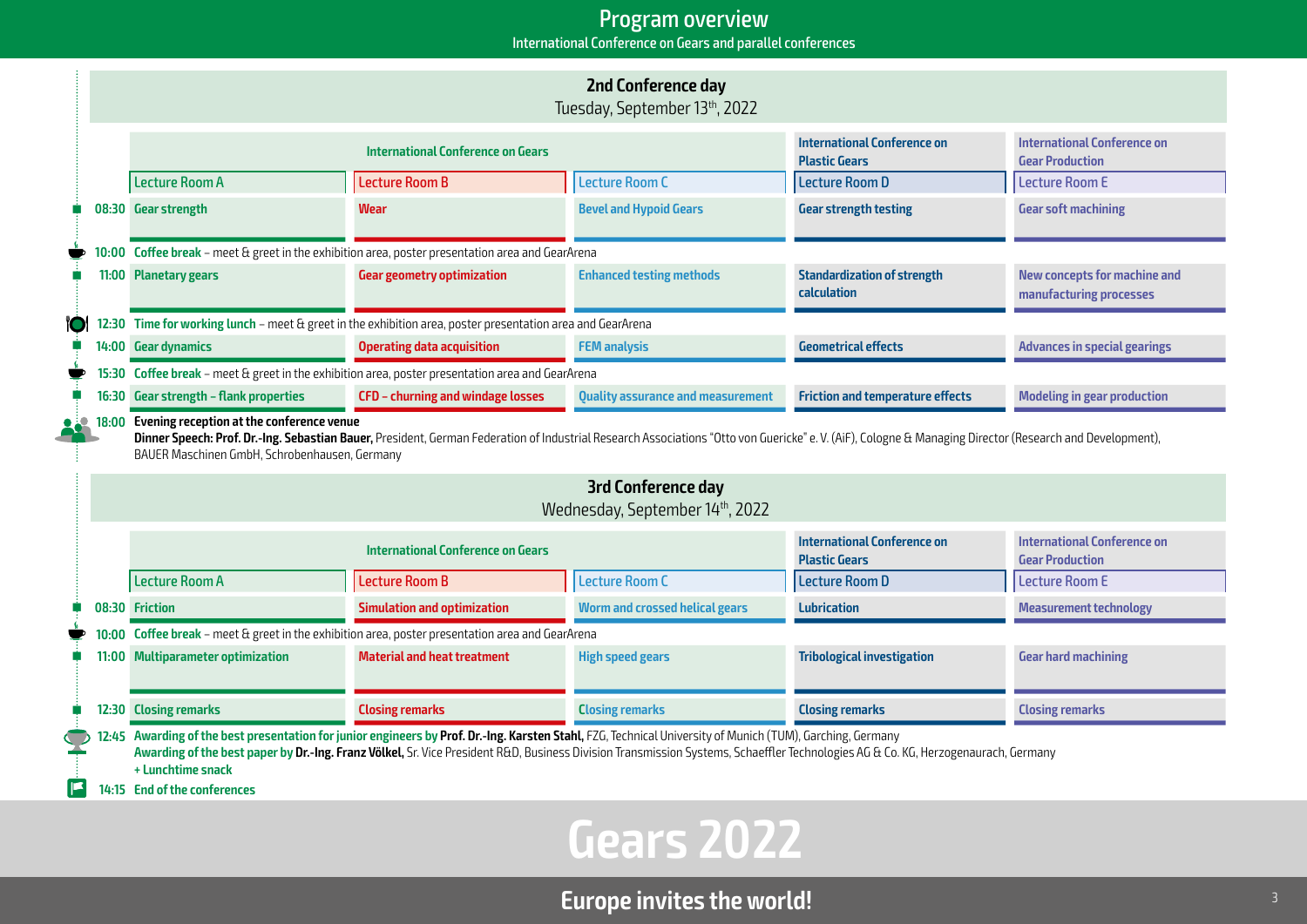**y Pull be involved speeches.**<br>u will be involved speeches.<br>polls during the speeches.



**12:00 Time for a working lunch** – meet & greet in the exhibition area, poster presentation area and GearArena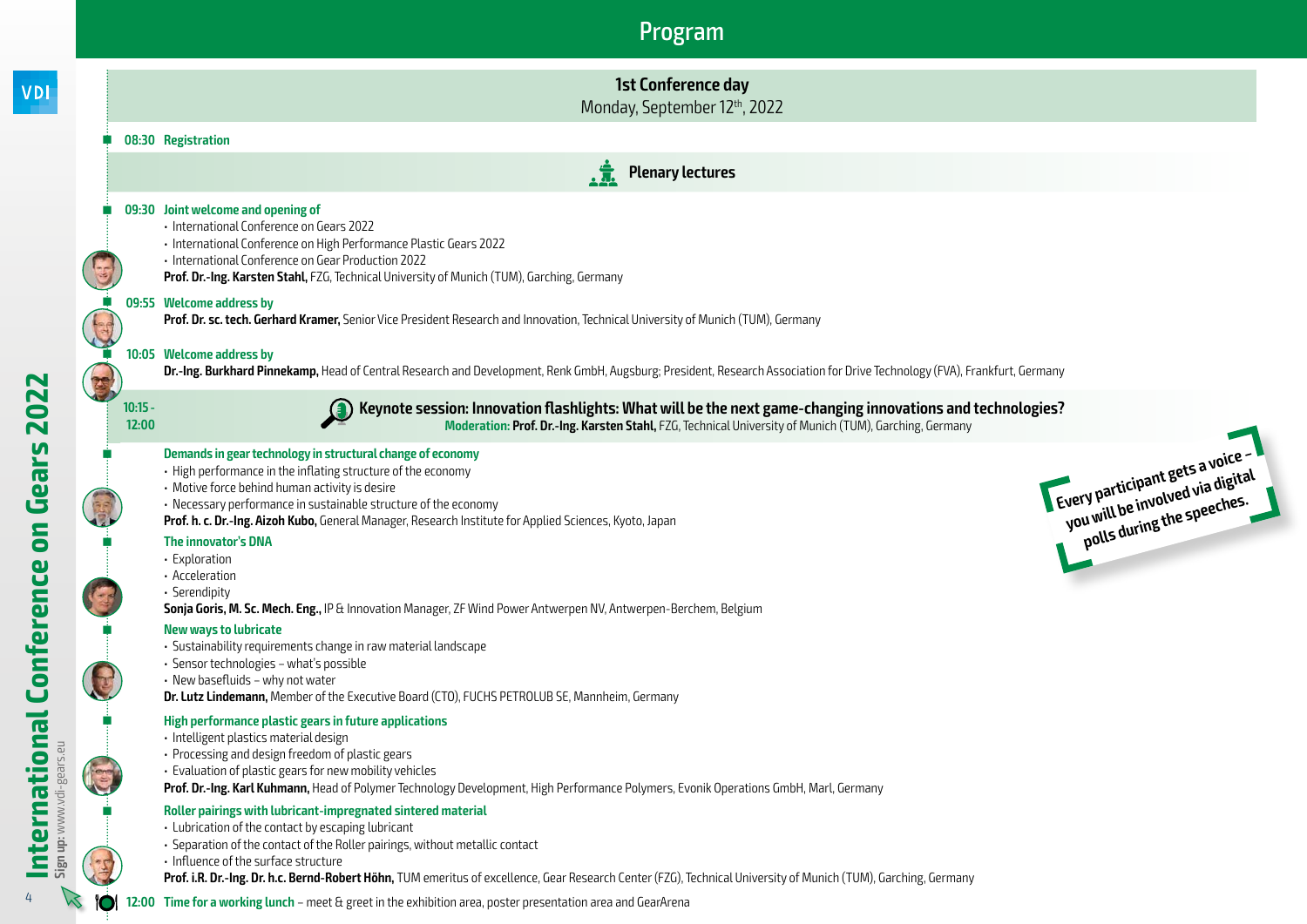### **Determining tooth root strength**

**Moderation: Dr.-Ing. Hartmut Faust,** Schaeffler Automotive Buehl GmbH & Co. KG, Germany/**Prof. Prof. Bingkui Chen,** Chongqing University, China

### **13:30 Gear root bending strength: statistical treatment of single tooth bending fatigue tests results**

- Statistical analysis of STBF (Single Tooth Bending Fatigue Test) data
- Gear SN-curve estimation via maximum likelihood estimation (MLE) and statistic of extremes

**Luca Bonaiti, M. Sc.,** Prof. Ing. Carlo Gorla, Associate Professor, Prof. Dr.-Ing. Francesco Rosa, Assistant Professor, Department of Mechanical Engineering, Politecnico di Milano, Italy

#### **14:00 Improved method for the determination of tooth root endurance strength**

- Load increment procedure for the precise estimation of the load capacity of each test tooth
- Evaluation of the influencing geometry parameters for an accurate calculation of fatigue strength

**Ahmad Alnahlaui, M. Sc.,** Research Assistant, Prof. Dr.-Ing. Peter Tenberge, Full Professor, Chair of Industrial and Automotive Drivetrains, Ruhr-University Bochum, Germany

### **14:30 A comparison of gear tooth bending fatigue lives from single tooth bending and rotating gear tests**

- Discussion of statistical regression techniques for single tooth bending and rotating gear tests
- Translation factors for converting single tooth bending data to rotating gear data are introduced

**Isaac Hong, Ph. D.,** Research Scientist, Zach Teaford, Graduate Research Associate, Prof. Ahmet Kahraman, Howard D. Winbigler, Professor and Director, Gear and Power Transmission Research Laboratory, Department of Mechanical and Aerospace Engineering, The Ohio State University, Columbus, USA

**15:00 Coffee break** – meet & greet in the exhibition area, poster presentation area and GearArena

#### **15:30 - Poster presentations in the poster exhibition area**

**15:50**

#### <u>. 2</u> **NVH**

**Moderation: Prof. Dr.-Ing. Berthold Schlecht,** Technical University of Dresden, Germany/**Dr.-Ing. Aleksandar Miltenović,**  University of Niš, Serbia

### **NVH calculations for drivetrains – how to select the best suitable calculation method for a specific purpose**

- Calculation process for NVH using transmission design- and MBS-Software
- Effect of the low-contact-ratio (LCR) and high-contact-ration (HCR) gear designs on gear loads and NVH

**Dipl.-Ing. Jürg Langhart,** Senior Engineer – Global Sales, Prof. Dr.-Ing. Saeed Ebrahimi, Software Developer, KISSsoft AG, Bubikon, Switzerland; Dr.-Eng. Davide Marano, Senior Transmission Engineer, Gearlab srl., Modena, Italy

#### **Gear mesh excitation and non-uniform rational B-splines**

- Tooth contour derived by shaping simulation
- Numerical modeling with isogeometric analysis

**Andreas Beinstingel, M. Sc.,** Chair of Vibroacoustics of Vehicles and Machines, Technical University of Munich (TUM), Garching & Computational Engineer, Renk GmbH, Augsburg; Dr.-Ing. Michael Heider, Head of Calculation Department, Renk GmbH; Prof. Dr.-Ing. Steffen Marburg, Chair of Vibroacoustics of Vehicles and Machines, TUM, Garching, Germany

#### **NVH-performance vs. costs – coherent R&D for gears, system and manufacturing**

- Interaction between NVH-performance of transmissions, gear quality/ -costs, technology and process in gear manufacturing
- Big data analysis

**Dipl.-Ing. Andreas Hessler,** Development Engineer, Transmission Gears, Dr.-Ing. Benedikt Neubauer, Director Gears, Business Division E-Mobility, Schaeffler Technologies AG & Co. KG, Herzogenaurach, Germany

### Lecture Room A Lecture Room B Lecture Room C

### **EHL contact**

**Moderation: Prof. Dr.-Ing. Bernd Sauer,** Technische Universität Kaiserslautern, Germany/ **Dr.-Ing. Toni Weiss,** Gear Consultant, ret. from Renk GmbH, Augsburg, now GanaCon – Gear analysis and Consulting, Germany

**Effectiveness of Roelands formula with constant viscositypressure coefficient (VPC) in the EHL solution of higher pair contact** 

- Effect of the different constant VPC on EHL results
- Comparisons between constant VPC and variable VPC

**Jiajia Zhang, Ph. D.,**Yumei Hu, Professor, Huan Zhang, Master, State Key Laboratory of Mechanical Transmission, Chongqing University, Chongqing City, China

### **Local pitting fatigue concept with EHL simulation for case hardened gears**

• Consideration of surface roughness and sliding motion • Analysis of stress history at different gear flank positions **Aleksandar Eric, M. Sc.,** Gear Development and Test Conception/ Realization, Chassis Systems Control, Robert Bosch GmbH, Heilbronn; Prof. Dr.-Ing. habil. Volker Schulze, Director of Manufacturing and Materials Technology, wbk Institute of Production Science, Karlsruhe Institute of Technology (KIT), Germany

#### **2x2-disc tribometer for various tests on sliding/rolling contacts with tribological loads such as in tooth flank contacts**

• Simple test machine for micro-pitting and pitting tests with the same paths of local tribological stress as on the tooth flanks

• Tribometer which allows to analyze the stepwise progress of wear and fatigue without destroying the specimens

**Prof. Dr.-Ing. Peter Tenberge,** Full Professor, Chair of Industrial and Automotive Drivetrains, Ruhr-University Bochum, Germany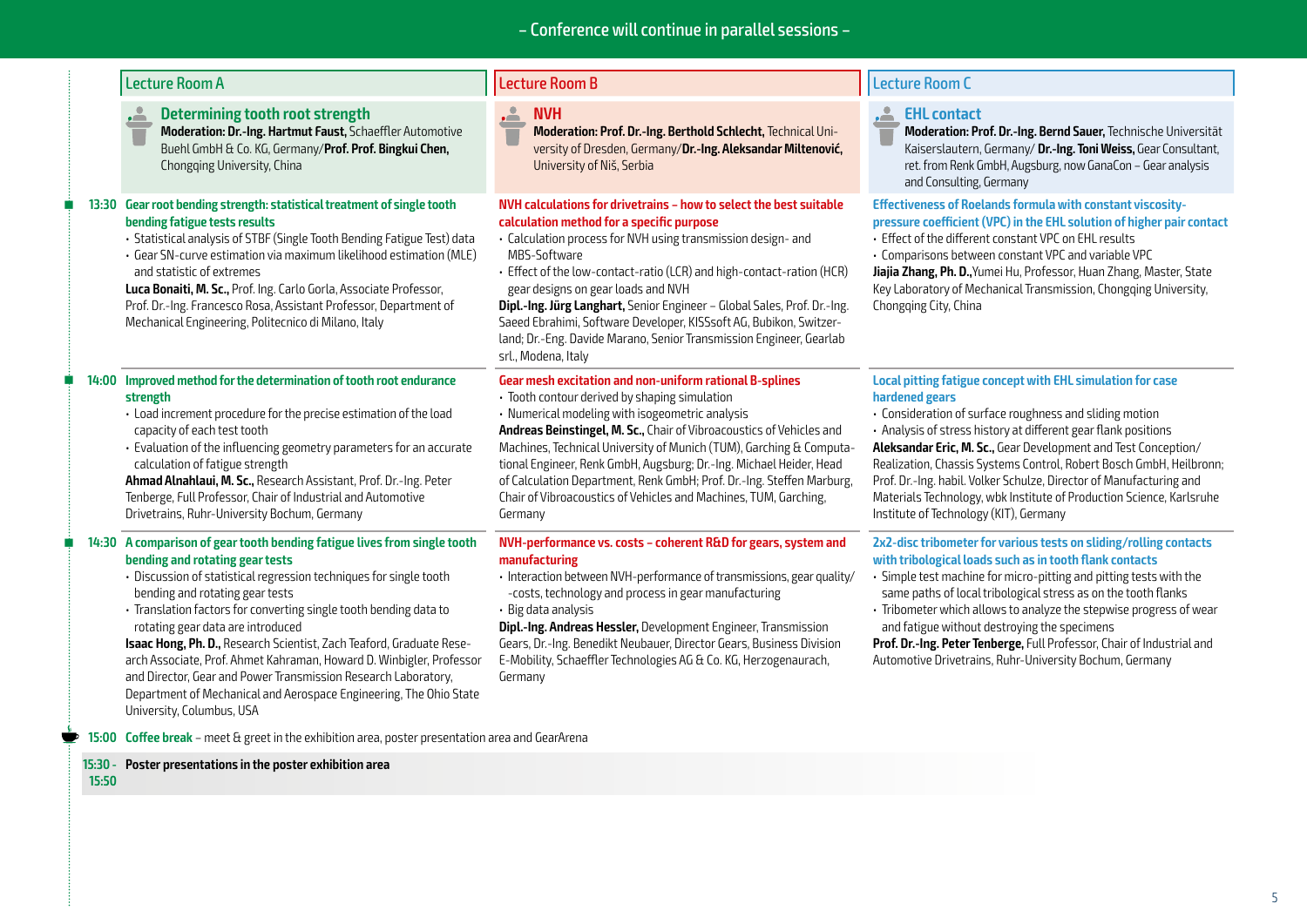#### **Loaded tooth contact analysis** ض

**Moderation: Prof. Dr.-Ing. Christian Brecher,** RWTH Aachen University, Germany/**Dr.-Ing. Reiner Vonderschmidt,** Georgii Kobold GmbH & Co. KG, Germany

### **16:00 Design, strength calculation by ISO10300 and loaded tooth contact analysis (TCA) of forged differential bevel gears**

- Full design of forged differential gear sets
- Loaded tooth contact analysis of forged differential gear sets **Dr.-Ing. Joachim Thomas,** Managing Director, ZG Hypoid GmbH, Aschheim, Dipl.-Ing. Frederik Mieth, Research Assistant, Institute of Machine Elements and Machine Design, Faculty of Mechanical Science and Engineering, Technical University of Dresden, Germany; Claude Gosselin, P. Eng., Ph. D., Managing Director/CEO, Involute Simulation Softwares Inc., Quebec, Canada

### **16:30 Innovative tooth contact analysis with non-uniform rational b-spline (NURBS) surfaces**

- Comparison of NURBS and Bézier approach in tooth contact analysis (TCA)
- Potential of flank and root description regarding stress and lifetime prediction

**Dipl.-Ing. Felix Müller,** Research Assistant, Dr.-Ing. Stefan Schumann, Chief Engineer, Prof. Dr.-Ing. Berthold Schlecht, Full Professor, Institute of Machine Elements and Machine Design, Faculty of Mechanical Science and Engineering, Technical University of Dresden, Germany

### **17:00 Developing a digital tread linking gar design to manufacturing simulation and metrology**

• Demonstrating data flow across gear design & manufacturing

• Benefits delivered to the component manufacturer

**MA M. Eng C. Eng MIMechE, Barry James,** Head of Research and Innovation, System Dynamics, MSc CEng MIMechE Stewart Hughes, Team Leader, Hexagon Applied Solutions, Romax Technology Ltd., Nottingham, United Kingdom

### **17:30 End of the first conference day**

### **18:00 Organized bus transfer to the evening reception**

### **19:00 Evening reception at the Hofbräuhaus in Munich**

You can look forward to a special evening event. Enhance your personal network and use the informal atmosphere for deeper-going discussions.

### **Dinner speech**

**Prof. Dr. Dr. h. c. mult. Wolfgang A. Herrmann,** President Emeritus, Technical University of Munich (TUM), Garching & Chairman of the Founding Board, Deutsches Zentrum Mobilität der Zukunft (DZM), Munich, Germany

### Lecture Room A Lecture Room B Lecture Room C

#### **Non-involute and asymmetric gears** <u>. 2. </u>

**Moderation: Prof. Dr.-Ing. Manfred Hirt,** Past President, Research Association for Drive Technology (FVA), former board of Renk GmbH, Germany/**Dr. Alex Kapelevich,** AKGears, LLC, USA

### **Experimental validation of an analytical calculation method for determining the tooth root bending strength of asymmetric gears**

• Systematic experimental investigations on the tooth root bending strength of asymmetric gears

• Validation of an analytical calculation method for standardization **Christian Weber, M. Sc.,** Mechanical Engineer, WEBER GMBH & Co. KG, Bodman, Dr-Ing. Thomas Tobie, Head of Department, Department Load-Capacity Cylindrical Gears, Prof. Dr.-Ing. Karsten Stahl, Full Professor, Institute of Machine Elements, Director, Gear Research Center (FZG), Technical University of Munich (TUM), Garching, Germany

### **Practical application of asymmetric tooth root geometry for downsizing automotive transmission gears**

- Development of a hob design method for asymmetric tooth tip geometry
- Validation of the effect on improving the tooth root strength for CVT gears

**Kunihiko Fukanoki,** Development Engineer, Hardware System Development Department, Jatco Ltd., Atsugi City, Dr.-Ing. Yoshitomo Suzuki. Engineering Management Department, Koji Matsuo, Development Engineer, Hardware System Development Department, Fuji Chity, Jatco Ltd., Japan

### **Contact characteristic of cycloid planetary gear drives considering relevant backlashes and clearances**

- Analysis for cycloid gear drives with bearing clearances
- Influences of the clearances on contact characteristics

**You are invited!**

**Ling-Chiao Chang, M. Sc.,** Dr.-Ing. Shyi-Jeng Tsai, Associate Professor, Department of Mechanical Engineering, National Central University, Taoyuan City, Taiwan, Ching-Hao Huang, Ph. D., Transmission Machinery Co., Ltd., Tainan City, Taiwan

### **Condition monitoring/smart gears**

**Moderation: Prof. Dr.-Ing. Dr. h. c. Albert Albers,** Karlsruhe Institute of Technology (KIT), Germany/**Prof. Dr. Datong Qin,**  Chongqing University, China

### **Sensor-integrated gears: wear detection by in-situ MEMS acceleration sensors**

• Integration of MEMS acceleration sensors directly on gear

• Optimization of wear detection by machine-learned regression **Julian Peters, M. Sc.,** Research Assistant, Dr.-Ing. Thomas Gwosch, Head of Research Department Mechatronic Machine Elements and System Reliability, Univ.-Prof. Dr.-Ing. Sven Matthiesen, Chair of Power-Tools and Machine Elements at IPEK – Institute of Product Engineering, Karlsruhe Institute of Technology (KIT), Germany

### **Application of genetic algorithms for parameter identification in a developing smart gear system**

- Parameter identification for the smart gear system
- Optimizing error of parameter identification by genetic algorithms **Thanh-Tung Mac, M. Sc.,** Faculty of Mechanical Engineering, Kyoto Institute of Technology, Kyoto, Japan

**Feasibility study of measuring instantaneous angular speed of spur gears with magnetoresistive (MR) sensors**

- Evaluation of measuring positions for condition monitoring of spur gears
- Comparison of instantaneous angular speed (IAS) with accelerometer measurements

**Yanik Koch, M. Sc.,** Research Assistant, Prof. Dr.-Ing. Eckhard Kirchner, Director, Institute of Product Development and Machine Elements, Technische Universität Darmstadt; Dr.-Ing. Rolf Slatter, CEO, Sensitec GmbH, Wetzlar, Germany

**BEATING THE REAL PROPERTY** "Mobility is not only an essential feature of freedom – without it, living nature is unimaginable.

The key to mobility of humankind and its communities has always been innovation, shaped by our engineers,coming full circle back to living freedom."

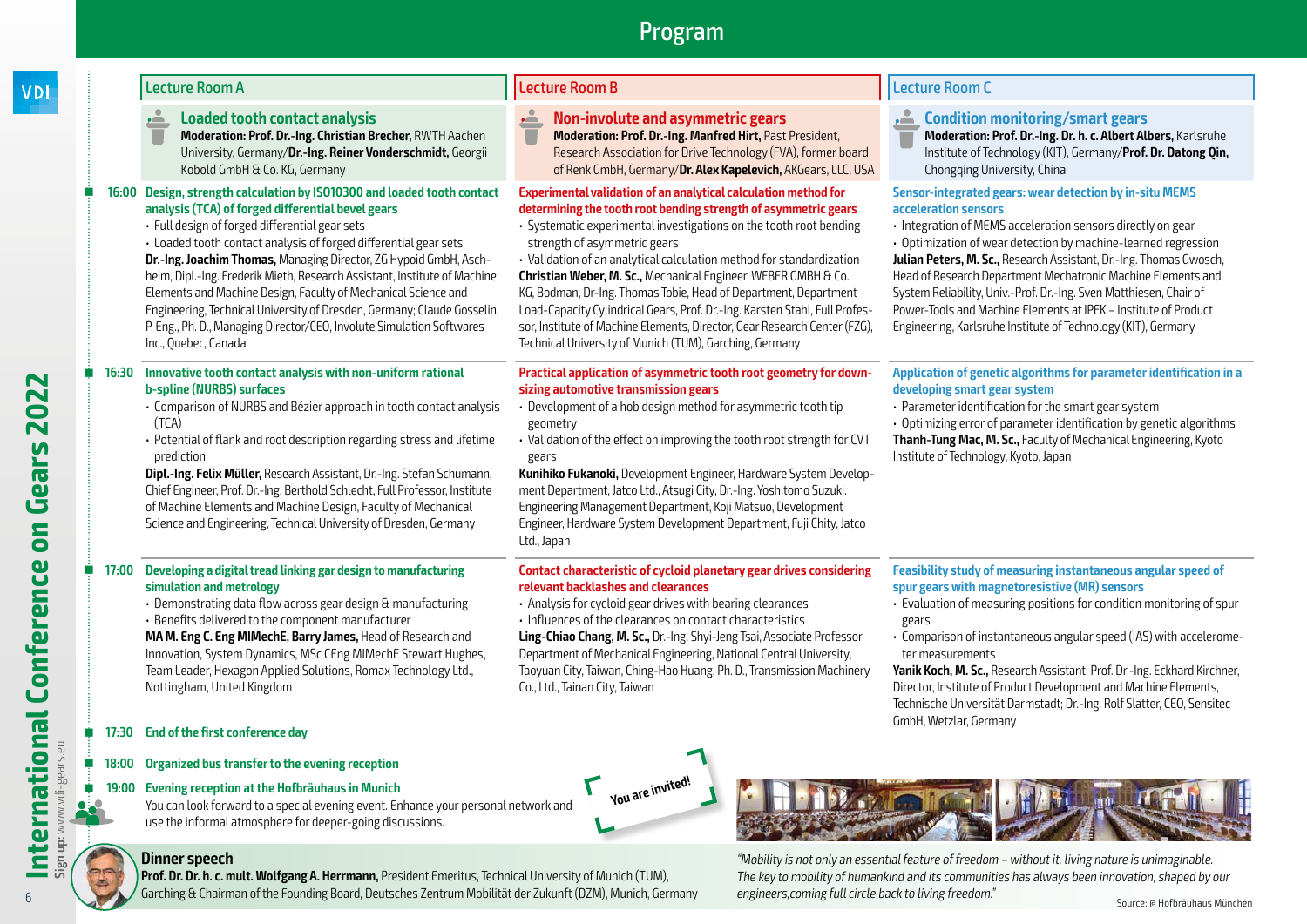### **2nd Conference day**

Tuesday, September 13th, 2022

|  | <b>Lecture Room A</b>                                                                                                                                                                                                                                                                                                                                                                                                                                                                                                                                                                                                                                                                                     | <b>Lecture Room B</b>                                                                                                                                                                                                                                                                                                                                                                                                                                                                                                                        | <b>Lecture Room C</b>                                                                                                                                                                                                                                                                                                                                                                                                                                                                                                                                   |
|--|-----------------------------------------------------------------------------------------------------------------------------------------------------------------------------------------------------------------------------------------------------------------------------------------------------------------------------------------------------------------------------------------------------------------------------------------------------------------------------------------------------------------------------------------------------------------------------------------------------------------------------------------------------------------------------------------------------------|----------------------------------------------------------------------------------------------------------------------------------------------------------------------------------------------------------------------------------------------------------------------------------------------------------------------------------------------------------------------------------------------------------------------------------------------------------------------------------------------------------------------------------------------|---------------------------------------------------------------------------------------------------------------------------------------------------------------------------------------------------------------------------------------------------------------------------------------------------------------------------------------------------------------------------------------------------------------------------------------------------------------------------------------------------------------------------------------------------------|
|  | Gear strength<br>$\sum_{i=1}^{n}$<br>Moderation: Dr.-Ing. Ralf Hess, Flender GmbH, Germany/<br>Robin Olson, M. Sc., Rexnord Industries, LLC, USA                                                                                                                                                                                                                                                                                                                                                                                                                                                                                                                                                          | <u>. 2.</u><br><b>Wear</b><br>Moderation: Prof. Dr.-Ing. Peter Tenberge, Ruhr-University,<br>Germany/Prof. Ing. Carlo Gorla, Politecnico di Milano, Italy                                                                                                                                                                                                                                                                                                                                                                                    | <b>Bevel and hypoid gears</b><br>$\sum$<br>Moderation: Prof. Dr.-Ing. Michael Weigand, TU Wien, Austria/<br>Prof. Dr. Eng. Ichiro Moriwaki, Kyoto Institute of Technology,<br>Japan                                                                                                                                                                                                                                                                                                                                                                     |
|  | 08:30 Material influence on mechanical properties of gears with<br>alternative microstructures<br>· Investigations on the influence of different microstructures on the<br>gear load carrying capacity (tooth root breakage and pitting)<br>· Evaluation of the potential of alternative case layer structures<br>compared to conventionally carburized and case-hardened gears<br>Niklas Blech, M. Sc., Research Associate, Dr-Ing. Thomas Tobie, Head<br>of Department, Department Load-Capacity Cylindrical Gears, Prof.<br>Dr.-Ing. Karsten Stahl, Full Professor, Institute of Machine Elements,<br>Director, Gear Research Center (FZG), Technical University of Munich<br>(TUM), Garching, Germany | Analysis of the mechanisms of action within the dry lubricated<br>rolling-sliding contact of coated surfaces<br>• Characterization of the friction behavior<br>• Local wear analysis of the coating<br>Sebastian Sklenak, M. Eng., Research Assistant, Dr.-Ing. Jens Brim-<br>mers, M. Sc., Chief Engineer, Gear Department, Prof. Dr.-Ing. Christian<br>Brecher, Full Professor, Chair of Machine Tools, Laboratory for Machine<br>Tools and Production Engineering, Faculty for Mechanical Engineering,<br>RWTH Aachen University, Germany | Development of IP-bevel gears for industrial operation<br>· Gear features in design and manufacturing<br>• Performance in transmission error and in load carrying capability<br>Prof. h. c. Dr.-Ing. Aizoh Kubo, General Manager, Research Institute<br>for Applied Sciences, Kyoto, Japan; Dr.-Ing. Akio Ueda, President,<br>AMTEC Inc, Osaka, Japan; Dipl.-Ing. Hiroya Ishiyama, Productengineer,<br>DMG/MORI Co. Ltd., Iga, Japan                                                                                                                    |
|  | 09:00 Advanced use of DOE in gear macro-geometry optimization<br>· Optimization of NVH-behavior, gear durability and efficiency<br>· Quality and robustness improvement for gear performance<br>Nikolaus Hessinger, Simulation Engineer Transmission, Michael<br>Braunstingl, B. Sc., Simulation Engineer Transmission, Hemant Bansal,<br>M. Eng., Lead Engineer Transmission Simulation, Passenger Car Trans-<br>mission Simulation and Testing, AVL List GmbH, Graz, Austria                                                                                                                                                                                                                            | Improving pitting durability by introducing the non-linear wear<br>propagation property of helical gears<br>· Mechanism of pitting durability deviations at high loads<br>· Influence of tooth-edge modifications on wear<br>Dr.-Ing. Koji Kumagai, Development Engineer, Powertrain Produc-<br>tion Engineering and Development Division, Nissan Motor Co., Ltd.,<br>Kanagawa, Japan                                                                                                                                                        | Enhanced loaded tooth contact analysis of hypoid gears within a<br>multi-body-system simulation<br>· Enhanced load distribution calculation with reduced number of<br>contact points<br>· Stress analysis with speed improvements on hypoid gears<br>Dipl.-Ing. Wolf Wagner, Research Assistant, Dr.-Ing. Stefan Schumann,<br>Chief Engineer, Prof. Dr.-Ing. Berthold Schlecht, Full Professor, Institute<br>of Machine Elements and Machine Design, Faculty of Mechanical<br>Science and Engineering, Technical University of Dresden, Germany         |
|  | 09:30 Influence of grinding zones on the tooth root bending strength of<br>case carburized cylindrical gears<br>· Experimental investigations and grinding zone measurement<br>analysis<br>· Gears of different sizes and different shot blasting treatments<br>Michael Geitner, M. Sc., Research Associate, Teamleader materials<br>and heat treatment, Dr.-Ing. Thomas Tobie, Head of Department,<br>Department Load-Capacity Cylindrical Gears, Prof. Dr.-Ing. Karsten<br>Stahl, Full Professor, Institute of Machine Elements, Director, Gear<br>Research Center (FZG), Technical University of Munich (TUM),<br>Garching, Germany                                                                    | Wear simulation of worm gears based on an energetic model<br>· Transient simulation of friction and wear of worm gears<br>· Experimental determination of wear model parameters<br>Dipl.-Ing. Kevin Daubach, Research Assistant, Jun. Prof. Dr.-Ing.<br>Manuel Oehler, Junior Professor for Mechanical Drive Technology,<br>Prof. Dr.-Ing. Bernd Sauer, Full Professor, MEGT - Institute of Machine<br>Elements, Gears and Tribology, Department of Mechanical and Process<br>Engineering, Technische Universität Kaiserslautern, Germany    | A standardizable approach to tooth flank fracture<br>• Application of Dang Van criterion to the prediction of TFF<br>· Focusing exclusively on surface-parallel material planes<br>Dipl.-Ing. Stephan André Böhme, Department of Mechanical and<br>Industrial Engineering, Norwegian University of Science and Technology<br>(NTNU), Trondheim, Norway, Joni Keski-Rahkonen, M. Sc., Manager<br>Product Support, PE - Thruster Systems, Kongsberg Maritime Finland<br>Oy, Rauma, Tami Komssi, M. Sc., Sales Director, ATA Gears Oy, Tampere,<br>Finland |
|  | 10:00 Coffee break - meet & greet in the exhibition area, poster presentation area and GearArena                                                                                                                                                                                                                                                                                                                                                                                                                                                                                                                                                                                                          |                                                                                                                                                                                                                                                                                                                                                                                                                                                                                                                                              |                                                                                                                                                                                                                                                                                                                                                                                                                                                                                                                                                         |
|  |                                                                                                                                                                                                                                                                                                                                                                                                                                                                                                                                                                                                                                                                                                           |                                                                                                                                                                                                                                                                                                                                                                                                                                                                                                                                              |                                                                                                                                                                                                                                                                                                                                                                                                                                                                                                                                                         |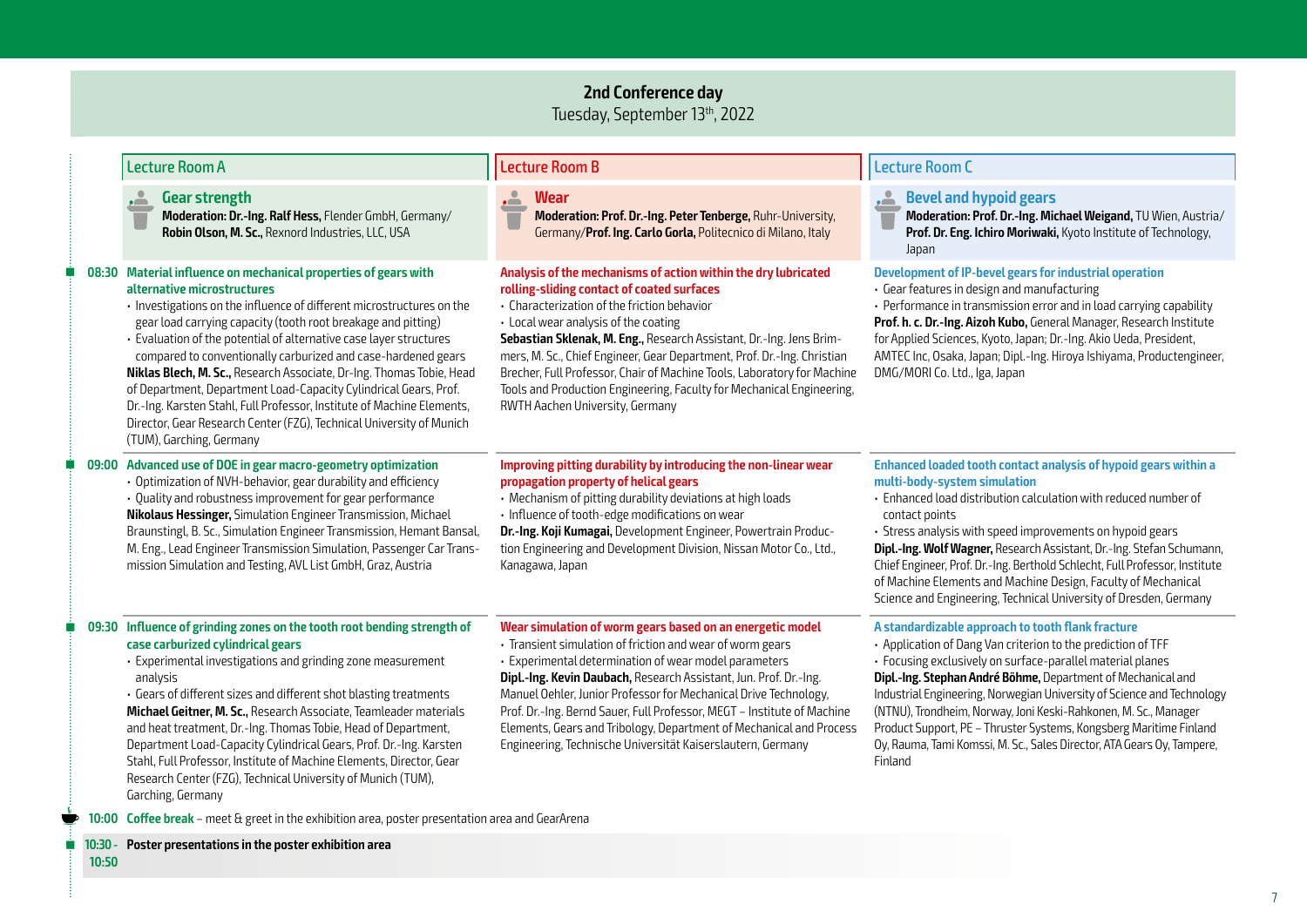**tary gearboxes**

Garching, Germany

### **Planetary gears**

**Moderation: Dipl.-Ing. Zsolt Roth,** J. M. Voith SE & Co. KG | VTA, Germany/**Dr.-Ing. Kai Lubenow,** Eickhoff Antriebstechnik GmbH, Germany

### **11:00 Dynamic load distribution of planetary gear sets subject to both internal and external excitations**

**11:30 Experimental investigation of the dynamic load sharing of plane-**

**Joshua Götz, M. Sc.,** former Research Associate, Team Leader Gear Dynamics, Department Calculation and Verification of Gearbox Systems, Marius Fürst, M. Sc., Research Associate, Felix Siglmüller, M. Sc., Research Associate, Institute of Machine Elements, Gear Research Center (FZG), Technical University of Munich (TUM),

• High speed double-helical planetary gearbox • Influence of load and speed on load sharing behavior

- Dynamic response and contact stress distribution in planetary gears
- Influence of input torsional excitations

**Lokaditya Ryali,** Graduate Research Associate, Dr. David Talbot, Assistant Professor, Gear and Power Transmission Research Laboratory, Department of Mechanical and Aerospace Engineering, The Ohio State University, Columbus, USA

### Lecture Room A Lecture Room B Lecture Room C

feeding

### **Gear geometry optimization**

**Moderation: Prof. Dr.-Ing. Gerhard Poll,** Leibniz University Germany/**Prof. Dr. Geng Liu,** Northwestern Polytechnical University & Shaanxi Engineering Laboratory for Transmissions and Controls, China

### **Parametric study of hypocycloidal involute gears**

- Definition of the tip/tip interference condition in the internal gearing with a low tooth number difference
- Definition of the effective contact ratio of hypocycloidal involute gears under load.

**Dr.-Ing. Alex Kapelevich,** Consultant, Yuriy V. Shekhtman, Senior Researcher, AKGears, LLC, Shoreview, Minnesota, USA

**Pitch error analysis on gear rolling-forming with radial-feeding** • Pitch error analysis of gear rolling-forming process with radial

• Experiment validation of pitch error with two sets of tooth numbers **Dr.-Ing Peng Bo,** Yuanxin Luo, Chengsheng Li, College of Mechanical

and Vehicle Engineering, Chongqing University, China

### **Enhanced testing methods**

**Moderation: Dr.-Ing. Carsten Gitt,** Mercedes-Benz AG, Germany/**Prof. Dr.-Ing. José I. Pedrero,** Universidad Nacional de Educación a Distancia (UNED), Spain

### **Suitability of the test results of micropitting tests acc. to FVA 54/7 for modern practical gear applications**

- lnfluence of the material of case-hardened gears on the test results
- lnfluence of geometry (use of flank modifications and helical gears) and grinding method (profile grinding) of test gears on the test result

**Nadine Sagraloff, M. Sc.,** former Research Associate, Dr-Ing. Thomas Tobie, Head of Department, Department Load-Capacity Cylindrical Gears, Prof. Dr.-Ing. Karsten Stahl, Full Professor, Institute of Machine Elements, Director, Gear Research Center (FZG), Technical University of Munich (TUM), Garching, Germany

### **Test rig concept for high power very high cycle fatigue (VHCF) gear testing**

• Concept for tooth root testing at high rotational speeds

• Challenges for high-speed gear testing under reversed bending **Moritz Trippe, M. Sc.,** Research Assistant, Gear Department, Dr.-Ing. Jens Brimmers, M. Sc., Chief Engineer, Gear Department, Prof. Dr.-Ing. Christian Brecher, Full Professor, Chair of Machine Tools, Laboratory for Machine Tools and Production Engineering, Faculty for Mechanical Engineering, RWTH Aachen University, Germany

### **12:00 Influences on the excitation behavior of lightweight planetary gearboxes**

- Influences of misalignments and flexible ring gears on the transmission error
- Extension and validation of a tooth contact analysis

**Julian Theling, M. Sc.,** Team Leader Gear Acoustics, Gear Department, Dr.-Ing. Jens Brimmers, M. Sc., Chief Engineer, Gear Department, Prof. Dr.-Ing. Christian Brecher, Full Professor, Chair of Machine Tools, Laboratory for Machine Tools and Production Engineering, Faculty for Mechanical Engineering, RWTH Aachen University, Germany

### **Very fast tooth root optimization – general tool geometry for much smaller tooth root stresses**

- Stepwise modification of the hobbing tool geometry and fast simulation of the hobbing process
- Using a new FEM calibrated analytic function for a fast optimization process to minimize the maximum tooth root stress

**Prof. Dr.-Ing. Peter Tenberge,** Full Professor, Chair of Industrial and Automotive Drivetrains, Ruhr-University Bochum, Germany

### **Mode III threshold under rolling contact fatigue (RCF) and development of a test gearbox for planet gears**

• Determining mode III threshold under RCF for thin-rimmed gears

• Development of test rig for testing 3-gear train planet gears layout **Prasad Mahendra Rao,** M. Sc., Prof. Dr.-Ing. Stefano Foletti, Associate Professor, Prof. Ing. Carlo Gorla, Associate Professor, Department of Mechanical Engineering, Politecnico di Milano, Italy

**12:30 Time for a working lunch** – meet & greet in the exhibition area, poster presentation area and GearArena

#### **13:00 - Poster presentations in the poster exhibition area**

**13:20**

**VDI**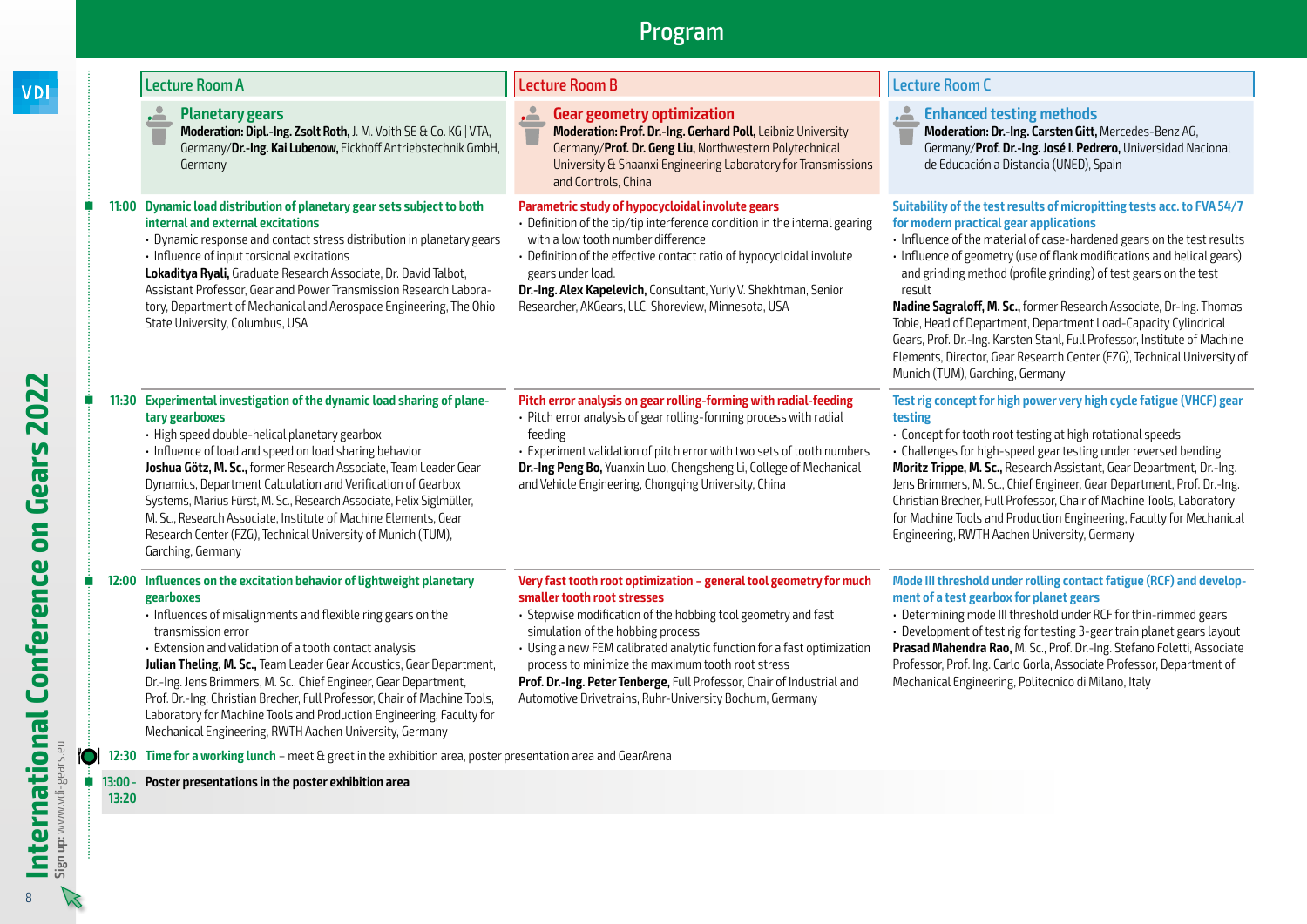|  | <b>Lecture Room A</b>                                                                                                                                                                                                                                                                                                                                                                                                                                                                                                                       | <b>Lecture Room B</b>                                                                                                                                                                                                                                                                                                                                                                                                                                                                                                                                                                                                     | <b>Lecture Room C</b>                                                                                                                                                                                                                                                                                                                                                                                                                                                                     |
|--|---------------------------------------------------------------------------------------------------------------------------------------------------------------------------------------------------------------------------------------------------------------------------------------------------------------------------------------------------------------------------------------------------------------------------------------------------------------------------------------------------------------------------------------------|---------------------------------------------------------------------------------------------------------------------------------------------------------------------------------------------------------------------------------------------------------------------------------------------------------------------------------------------------------------------------------------------------------------------------------------------------------------------------------------------------------------------------------------------------------------------------------------------------------------------------|-------------------------------------------------------------------------------------------------------------------------------------------------------------------------------------------------------------------------------------------------------------------------------------------------------------------------------------------------------------------------------------------------------------------------------------------------------------------------------------------|
|  | <b>Gear dynamics</b><br>Moderation: Dr.-Ing. Todor Radev, Volkswagen AG, Germany/<br>Prof. Dr.-Ing. Philippe Velex, INSA - Institut National des<br>Sciences Appliquées de Lyon, France                                                                                                                                                                                                                                                                                                                                                     | <b>Operating data acquisition</b><br>ė<br>Moderation: Dr.-Ing. Burkhard Pinnekamp, Renk GmbH,<br>Augsburg & Research Association for Drive Technology (FVA),<br>Germany/Prof. Prof. Dr.-Ing. Athanassios Mihailidis, Aristotle<br>University of Thessaloniki, Greece                                                                                                                                                                                                                                                                                                                                                      | <b>FEM analysis</b><br>$\sim$<br>Moderation: Dipl.-Ing. Norbert Haefke, Research Association<br>for Drive Technology (FVA), Germany/Prof. Wenzhong Wang,<br>Beijing Institute of Technology, China                                                                                                                                                                                                                                                                                        |
|  | 14:00 An experimental study of parametric resonances of a spur gear<br>pair at speeds above its primary resonance<br>· Experimental demonstrations of parametric resonances of a spur<br>gear pair<br>· High-speed spur gear set-up and associated instrumentation<br>Prof. Ahmet Kahraman, Professor and Director, Cihan A. Celikay,<br>Graduate Research Associate, Ata Donmez, Graduate Research<br>Associate, Gear and Power Transmission Research Laboratory,<br>The Ohio State University, Columbus, Ohio, USA                        | Generation of torque spectrum from measured torque-speed-time<br>data<br>. "Rainflow method" when torque has both positive and negative<br>signs<br>· Duty cycle acc. ISO6336-6 with added mean stress influence factor<br>Dr.-Ing. Ulrich Kissling, President, KISSsoft AG, Bubikon, Switzerland                                                                                                                                                                                                                                                                                                                         | Dynamic modeling and accuracy evaluation method for complex<br>irregular components of aviation transmissions<br>• Multi-method interactive verification of irregular components<br>modeling<br>· Quantitative accuracy evaluation method of condensation model<br>Dr. Aigiang Zhang, Research Assistant, Jing Wei, Ph. D./Professor,<br>The State Key Laboratory of Mechanical Transmissions, Chongqing<br>University, China                                                             |
|  | 14:30 Application of gear profile dynamic modification on a three-axis<br>integrated transmission system for vibration reduction<br>· Performance optimisation of manufacturing deviations<br>· Design, simulation and analysis of gears and transmissions<br>Pu Gao, Ph. D., Research Assistant, Prof. Hui Liu, Professor, Vehicle<br>Research Center, Beijing Institute of Technology, Prof. Dr. Changle<br>Xiang, Vice-President, Beijing Institute of Technology, Director,<br>National Key Lab of Vehicle Transmission, Beijing, China | Trouble shooting of abnormal gearbox noise<br>· Trouble shooting and analysis under high time pressure<br>· Root cause identification by comprehensive analysis mainly of one<br>microphone signal<br>• Development of a monitoring strategy for the gearbox<br>Dr. sc. techn. Frank May, Senior Expert Machinery Dynamics &<br>Acoustics, TÜV SÜD Schweiz AG, Winterthur, Switzerland                                                                                                                                                                                                                                    | Stress calculation on bevel gears with FEM influence vectors<br>· Loaded tooth contact analysis with bevel gears<br>• Subsurface stress state and load capacity of bevel gears<br>Dipl.-Ing. Frederik Mieth, Research Assistant, Dipl.-Ing. Carsten<br>Ulrich, Research Assistant, Prof. Dr.-Ing. Berthold Schlecht, Full Pro-<br>fessor, Institute of Machine Elements and Machine Design, Faculty of<br>Mechanical Science and Engineering, Technical University of Dresden,<br>Germany |
|  | 15:00 Influence of thin rimmed/-webbed gears on transmission dynamic<br>behavior - approximate dynamic factor formula<br>• Dynamic factor formula for the 3D FE gear hybrid model<br>• Web/mesh dynamic coupling in a thin-rimmed/-webbed gear<br>Dr.-Ing. Bérengère Guilbert, Associate Prof., Prof. Dr.-Ing. Philippe<br>Velex, Full Professor, LaMCoS, INSA - Institut National des Sciences<br>Appliquées de Lyon, Villeurbanne Cédex, France                                                                                           | Improved rotorcraft drivetrain safety and related research with<br>special focus on improved lubricants for rotorcraft transmissions<br>· Technical improvements of rotorcraft drive trains, improvements of<br>the design process<br>• Novel lubricants for transmissions for aviation<br>Prof. Dr.-Ing. Michael Weigand, Full Professor and Head of Research<br>Unit Machine Elements and Transmissions for Aviation, Univ.-Prof.<br>Dipl.-Ing. Dr.-Ing. Carsten Gachot, Full Professor and Head of Research<br>Unit Tribology, Institute for Engineering Design and Product Develop-<br>ment, TU Wien, Vienna, Austria | Finite element tooth contact analysis of crossed helical gear drives<br>considering misalignments and deviations<br>· Impact of deformation, misalignment and manufacturing deviations<br>· Tooth contact analysis<br>Prof. Dr.-Ing. Athanassios Mihailidis, Full Professor, Head of the<br>School of Mechanical Engineering, Laboratory of Machine Elements<br>and Machine Design, Aristotle University of Thessaloniki, Greece                                                          |
|  | 15:30 Coffee break - meet & greet in the exhibition area, poster presentation area and GearArena                                                                                                                                                                                                                                                                                                                                                                                                                                            |                                                                                                                                                                                                                                                                                                                                                                                                                                                                                                                                                                                                                           |                                                                                                                                                                                                                                                                                                                                                                                                                                                                                           |

**16:00 - Poster presentations in the poster exhibition area**

**16:20**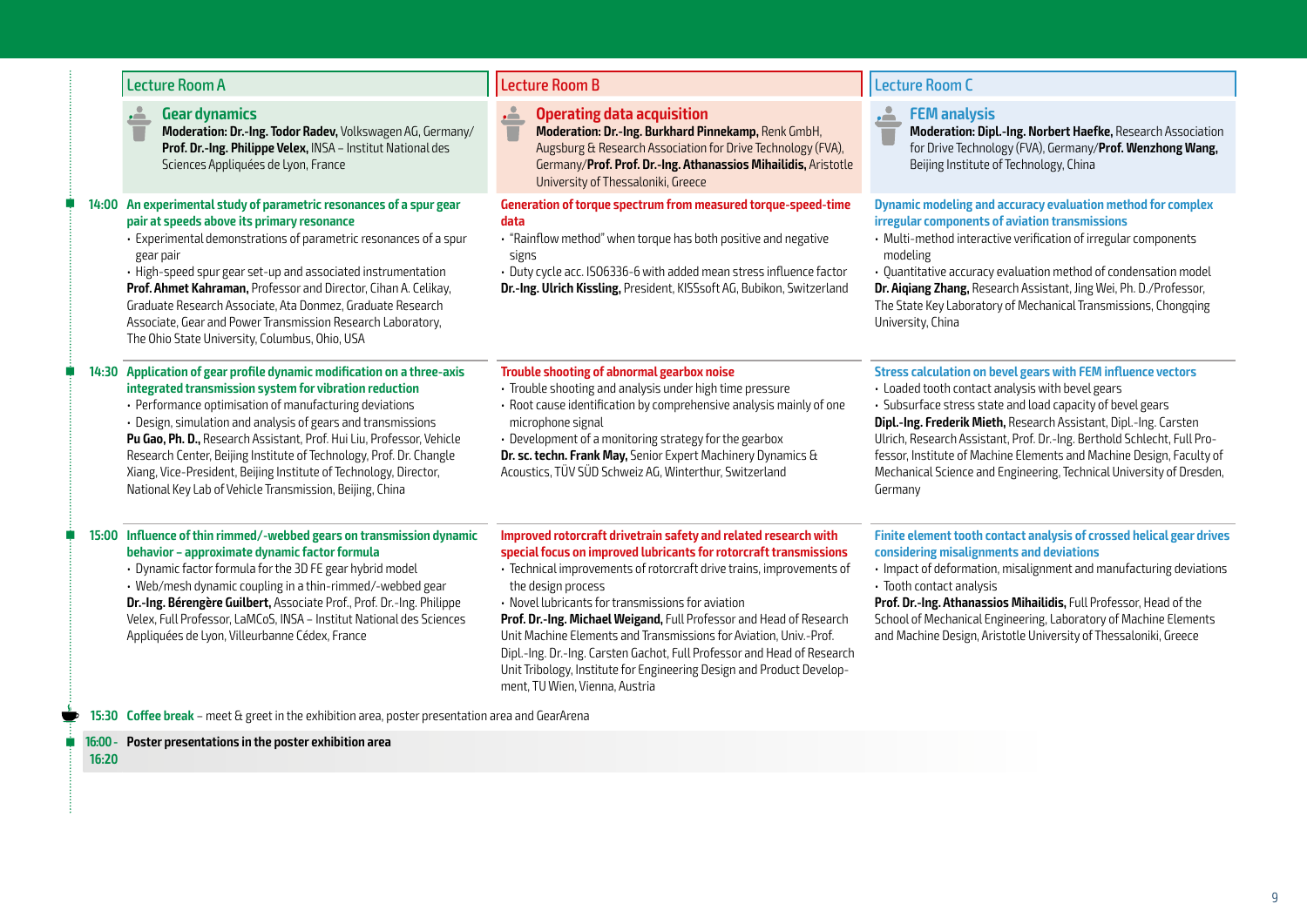- **Gear strength flank properties**
- **Moderation: Prof. Ing. Carlo Gorla,** Politecnico di Milano, Italy, **Dr.-Ing. Johannes König,** ZF Friedrichshafen AG, Germany

### **16:30 Combining improved gear efficiency and improved fatigue performance through mass finishing**

### • Friction modified by enhanced topography and microstructure

- Fatigue modified by introduced compressive stress
- **Florian Reinle, M. Sc.,** Advanced Development Engineer, Advanced Development & Tribology, OTEC Präzisionsfinish GmbH, Straubenhardt, Germany; Ing. Enrico Morgano, Powertrain Materials Engineering Manager, Product Development, CRF Centro Ricerche Fiat S.C.p.A., Orbassano, Italy

### **17:00 Influence of material roughness, hardness and lubricant additives on the micropitting behaviour of gears**

• Influence of material properties on the micropitting process

Machine Tools and Production Engineering (WZL), Faculty for Mechanical Engineering, RWTH Aachen University, Germany

**17:30 Increased load carrying capacity of gears through optimized steel** 

**performance, surface conditions and processes** • Back-to-back testing of three steel performance levels • Steel performance influence on high quality manufacturing **Elias Löthman, M. Sc.,** Application Engineer, Industry Solutions

• Effect of lubricant additives for suppressing micropitting **Takuya Ohno, B. Eng.,** Lubricants Researcher, Lubricants Research Laboratory, Idemitsu Kosan Co., Ltd., Ichihara-shi, Japan; Dr.-Ing. René Greschert, Testing Engineer, Dr.-Ing. Jens Brimmers, M. Sc., Chief Engineer, Gear Department, Chair of Machine Tools, Laboratory for

- **CFD churning and windage losses**
- **Moderation: Dr.-Ing. Rolf Döbereiner,** AVL List GmbH, Austria/ **Prof. Dr. Eng. Jože Duhovnik,** University of Ljubljana, Slovenia

### **Prediction of churning losses in an industrial gear box with spiral bevel gears using the smoothed particle hydrodynamic method**

- Oil distribution and churning losses with SPH simulations • Churning loss distribution per component
- **Dipl.-Ing. Benjamin Legrady,** Customer Success Engineer, Markus Taesch, M. Sc, Customer Success Engineer, dive solutions GmbH, Berlin, Germany; Dipl.-Ing. Frederik Mieth, Research Assistant, Institute of Machine Elements and Machine Design, Faculty of Mechanical Science and Engineering, Technical University of Dresden, Germany

### **On windage power loss reduction achieved by flanges**

- Efficiency of high-speed gears
- Windage power loss mitigation strategies using flanges

**Dr.-Ing. Michal Ruzek,** Assistant Professor, Prof. Fabrice Ville, Professor, LaMCoS, INSA – Institut National des Sciences Appliquées de Lyon, Villeurbanne Cedex, France, Dr. Yann Marchesse, Associate Professor, ECAM, Lyon, France

### **CFD analysis on the oil flow of a gear stage with guide plate**

• Numerical modeling of gearbox oil flow and validation

• Influence of a guide plate on oil distribution and no-load power-loss **Lucas Hildebrand, M. Sc.,** Research Assistant, Dr.-lng. Thomas Lohner, Head of department EHL-Tribological Contact and Efficiency, Prof. Dr.-Ing. Karsten Stahl, Full Professor, Institute of Machine Elements, Director, Gear Research Center (FZG), Technical University of Munich (TUM), Garching, Germany

# **You are invited!**

### Lecture Room A Lecture Room B Lecture Room C

- **Quality assurance and measurement**
- **Moderation: Dr.-Ing. Jörg Hermes,** SEW-Eurodrive GmbH & Co. KG, Germany/**Eng. Amir Aboutaleb,** American Gear Manufacturers Association, USA

### **Measurement of profile deviation parameters for characterizing statically loaded gears**

- Test rig for lightweight gears
- Gear deformation characterization

**Marc Pillarz, M. Sc.,** Research Assistant, Dr.-Ing. Axel von Freyberg, Research Assistant, Prof. Dr.-Ing. habil. Andreas Fischer, Institute Director, Institute for Metrology, Automation and Quality Science, University of Bremen, Germany

### **Effect of a multi-stage grinding process on the Barkhausen noise signal**

- Impact of roughing and finishing on Barkhausen noise
- Contribution to a reliable detection of grinding burn

**Dr.-Ing. Tobias Hüsemann,** Head of division "Abrasive Processes and Gear Technology", Dr.-Ing. Daniel Sackmann, former Research Fellow, Abrasive Processes and Gear Technology, Prof. Dr.-Ing. habil. Prof. h. c. Dr. h. c. Dr. h. c. Bernhard Karpuschewski, Director, Manufacturing Technologies, Leibniz Institute for Materials Engineering – IWT, Bremen, Germany

### **Tooth profile error detection using only a small spot type of laser sensor**

• Tooth profile error tendency can be obtained from laser beam reflection

• This method is very simple, low cost, able to quickly do many times **Prof. Dr. Eng. Eiichiro Tanaka,** Professor, Graduate School of Information, Production and Systems, Faculty of Science and Engineering, Waseda University, Kita-kyushu, Prof. Dr. Eng. Masakazu Nakasako, Professor, National Institute of Technology, Kure College, Dr. Eng. Kiyotaka Ikejo, Assistant Professor, Hiroshima University, Hiroshima, Japan

### Development, Ovako AB, Hofors, Sweden, Dr.-Ing. Michael Hein, Head of Department Worm gears and Bevel gears, Fatigue life analysis, Gear Research Center (FZG), Technical University of Munich (TUM), Garching, Germany, Urs Steiner, M. Eng., Team leader, Research and Testing, Humbel Zahnräder AG, Kradolf, Switzerland

**18:00 Evening reception at the university** 

Enhance your personal network and use the relaxed and informal atmosphere for deeper-going conversations with other participants and speakers.



### **Dinner speech**

**Prof. Dr.-Ing. Sebastian Bauer, President,** German Federation of Industrial Research Associations "Otto von Guericke" e. V. (AiF), Cologne & Managing Director (Research and Development), BAUER Maschinen GmbH, Schrobenhausen, Germany

"Despite all digitalization in the world, also in future real forces will have to be transmitted. Thus, developing and manufacturing transmission systems which aim at the best efficiency factor as well as the lowest possible lifetime costs will always be a challenge for all people involved."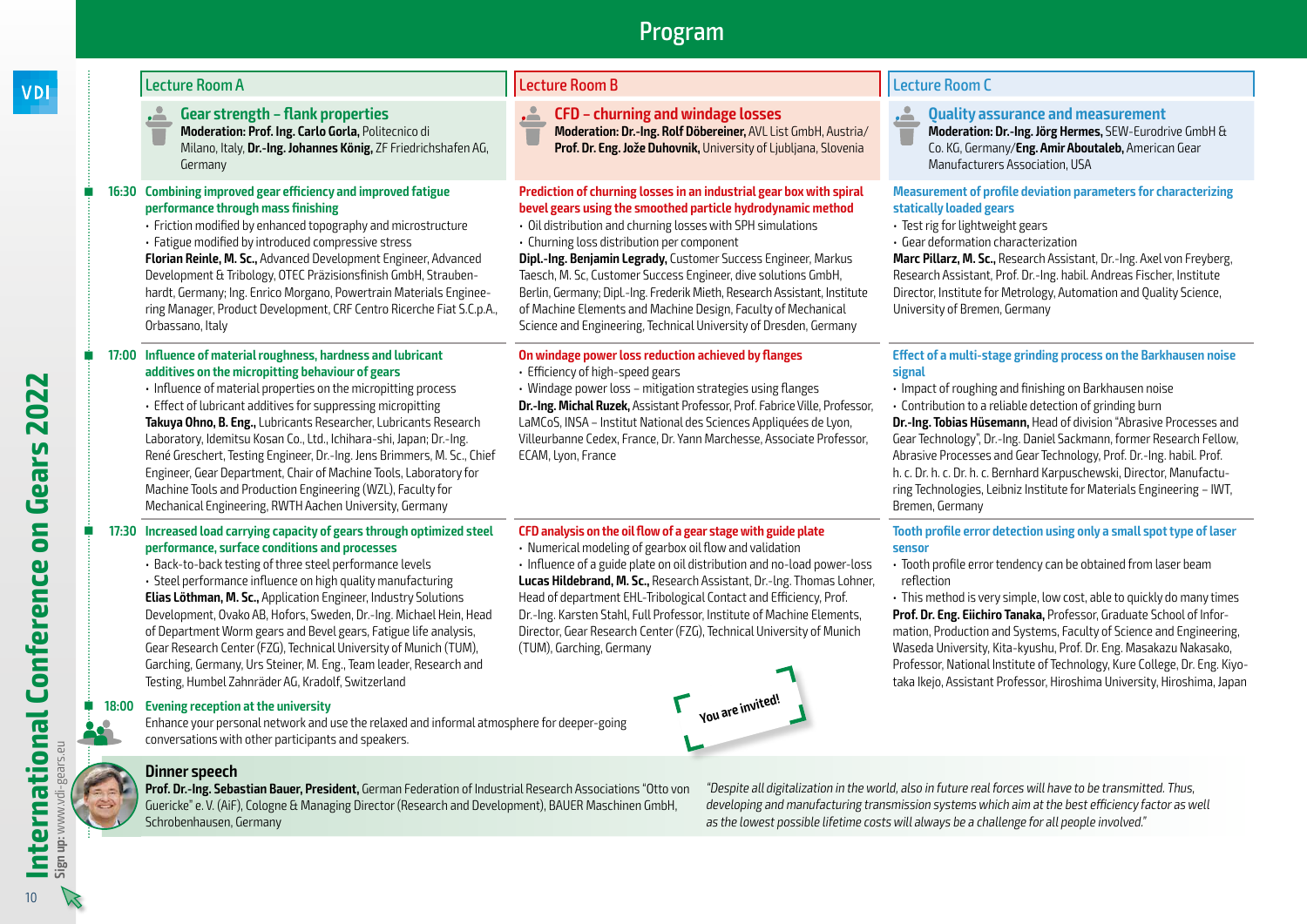### **3rd Conference day**

Wednesday, September 14th, 2022

|  | Lecture Room A                                                                                                                                                                                                                                                                                                                                                                                                                                                                                                                                                                                                                                                                                      | <b>Lecture Room B</b>                                                                                                                                                                                                                                                                                                                                                                                                                                                                                        | <b>Lecture Room C</b>                                                                                                                                                                                                                                                                                                                                                                                                                                                                |
|--|-----------------------------------------------------------------------------------------------------------------------------------------------------------------------------------------------------------------------------------------------------------------------------------------------------------------------------------------------------------------------------------------------------------------------------------------------------------------------------------------------------------------------------------------------------------------------------------------------------------------------------------------------------------------------------------------------------|--------------------------------------------------------------------------------------------------------------------------------------------------------------------------------------------------------------------------------------------------------------------------------------------------------------------------------------------------------------------------------------------------------------------------------------------------------------------------------------------------------------|--------------------------------------------------------------------------------------------------------------------------------------------------------------------------------------------------------------------------------------------------------------------------------------------------------------------------------------------------------------------------------------------------------------------------------------------------------------------------------------|
|  | <b>Friction</b><br>$\sim$<br>Moderation: Dr.-Ing. Andreas Klein, Flender GmbH - Winergy,<br>Germany/Dr. Michel Octrue, former CETIM (Technical Center<br>for Mechanical Engineering Industries), Senlis, France                                                                                                                                                                                                                                                                                                                                                                                                                                                                                     | É<br><b>Simulation and optimization</b><br>Moderation: Dipl.-Ing. Christian Hartmann, Magna PT B.V. & Co.<br>KG, Germany/Prof. h. c. Dr.-Ing. Aizoh Kubo, Research Institute<br>for Applied Sciences, Kyoto, Japan                                                                                                                                                                                                                                                                                           | <u>ے .</u><br><b>Worm and crossed helical gears</b><br>Moderation: Prof. Dr.-Ing. Georg Jacobs, RWTH Aachen<br>University, Germany/Dr.-Ing. Joachim Thomas, ZG Hypoid<br>GmbH, Germany                                                                                                                                                                                                                                                                                               |
|  | 08:30 Minimum friction losses in wind turbine gearboxes<br>• Optimal shift coefficients of wind turbine gearboxes for minimum<br>friction losses<br>• Minimum friction losses, with regard to bending and pitting strength<br>requirements<br>Prof. Dr.-Ing. José I. Pedrero, Full Professor, Dr.-Ing. Miguel Plegue-<br>zuelos, Associate Professor, Department of Mechanics, Faculty of<br>Engineering, Universidad Nacional de Educación a Distancia (UNED),<br>Madrid, Spain; Ing. José Calvo-Irirsarri, Gearbox Section Manager,<br>Gamesa Energy Transmission - SGRE ON, Zamudio, Spain                                                                                                       | Study electromechanically coupled dynamic characteristics of the<br>transmission system of wind turbines<br>· Establishing the electromechanical coupling model considering the<br>internal excitation of gear system and the electromagnetic<br>characteristics of the generator<br>• Effects of different structural parameters of the generator on the<br>dynamic characteristics of the gear system<br>Ruibo Chen, Ph. D., The State Key Lab of Mechanical Transmissions,<br>Chongqing University, China | Calculation method for the tooth thickness of cylindrical worm<br>gears<br>· Research into tooth thickness characteristics<br>· Drawing of tooth profile of cylindrical worm gears<br>Prof. Dr. Yaping Zhao, College of Mechanical Engineering and Auto-<br>mation, Northeastern University China, Shenyang City, China                                                                                                                                                              |
|  | 09:00 Holistic friction optimization of transmissions - a significant<br>contribution to sustainability<br>· Universal friction model for bearings and gears<br>• Friction reduction in transmissions with an optimization algorithm<br>Philipp Rödel, M. Sc., Senior Specialist - Engineering Methods,<br>Dipl.-Ing. Roland Spieler, Expert - Engineering Methods & Tool<br>Development, R&D Analysis Tools & Methods Development,<br>Schaeffler Technologies AG & Co. KG, Schweinfurt; Dipl.-Technomat.<br>Tobias Nuißl, Senior Specialist Engineering Methods & Tools Develop-<br>ment, R&D Analysis Tools for Digital Services, Schaeffler Technologies<br>AG & Co. KG, Herzogenaurach, Germany | Light in the black box: Identifying unknown mechanisms of action<br>with AI software and solving acoustic/NVH problems of gears -<br>practical example of car power train<br>· Design parameter set for low-noise power train using AI<br>· Enlarge tolerances based on AI-produced prediction models<br>Dipl.-Ing. (FH) Frank Thurner, Managing Director, Dipl.-Ing. Peter<br>Stirnweiß, Leitender Ingenieur, mts Consulting & Engineering GmbH,<br>Fürstenfeldbruck, Germany                               | Investigation of the meshing friction heat generation of worm<br>gears and the influence of the contact shape<br>· Transient thermal behaviour among different pinion machine-<br>setting parameters<br>· Influence of worm gear contact pattern on heat generation<br>Prof. Dr.-Ing. Aleksandar Miltenović, Professor, Department for<br>mechanical design, development and engineering, Prof. Dr-Ing. Milan<br>Banić; Faculty of Mechanical Engineering, University of Niš, Serbia |
|  | 09:30 Coefficient of friction behavior of gear oils and significance for the<br>meshing process of spur gears<br>· Base oil and type of VI improver determine friction<br>• Low friction leads to lower noise emissions of the gearbox<br>Dr.-Ing. Axel Baumann, Head of Application Support, Instrumentation<br>and Test Systems, AVL Deutschland GmbH, Mainz-Kastel, Germany                                                                                                                                                                                                                                                                                                                      | <b>Automation of gearbox design</b><br>· Automation through knowledge-based shaft design and load<br>capacity calculation<br>· Automated selection of suitable machine elements in gearbox<br>design<br>Marius Fürst, M. Sc., Research Associate, Institute of Machine<br>Elements, Gear Research Center (FZG), Technical University of Munich<br>(TUM), Garching, Germany                                                                                                                                   | <b>Scuffing load capacity calculation of worm gears</b><br>· Contact temperature calculation<br>· Safety factor determination<br>Philipp Roth, M. Sc., Team Leader Worm Gears, Dr. Michael Hein,<br>Department Head Worm and Bevel Gears, Prof. Dr.-Ing. Karsten Stahl,<br>Full Professor, Institute of Machine Elements, Director, Gear Research<br>Center (FZG), Technical University of Munich (TUM), Garching, Germany                                                           |
|  | 10:00 Coffee break - meet & greet in the exhibition area, poster presentation area and GearArena                                                                                                                                                                                                                                                                                                                                                                                                                                                                                                                                                                                                    |                                                                                                                                                                                                                                                                                                                                                                                                                                                                                                              |                                                                                                                                                                                                                                                                                                                                                                                                                                                                                      |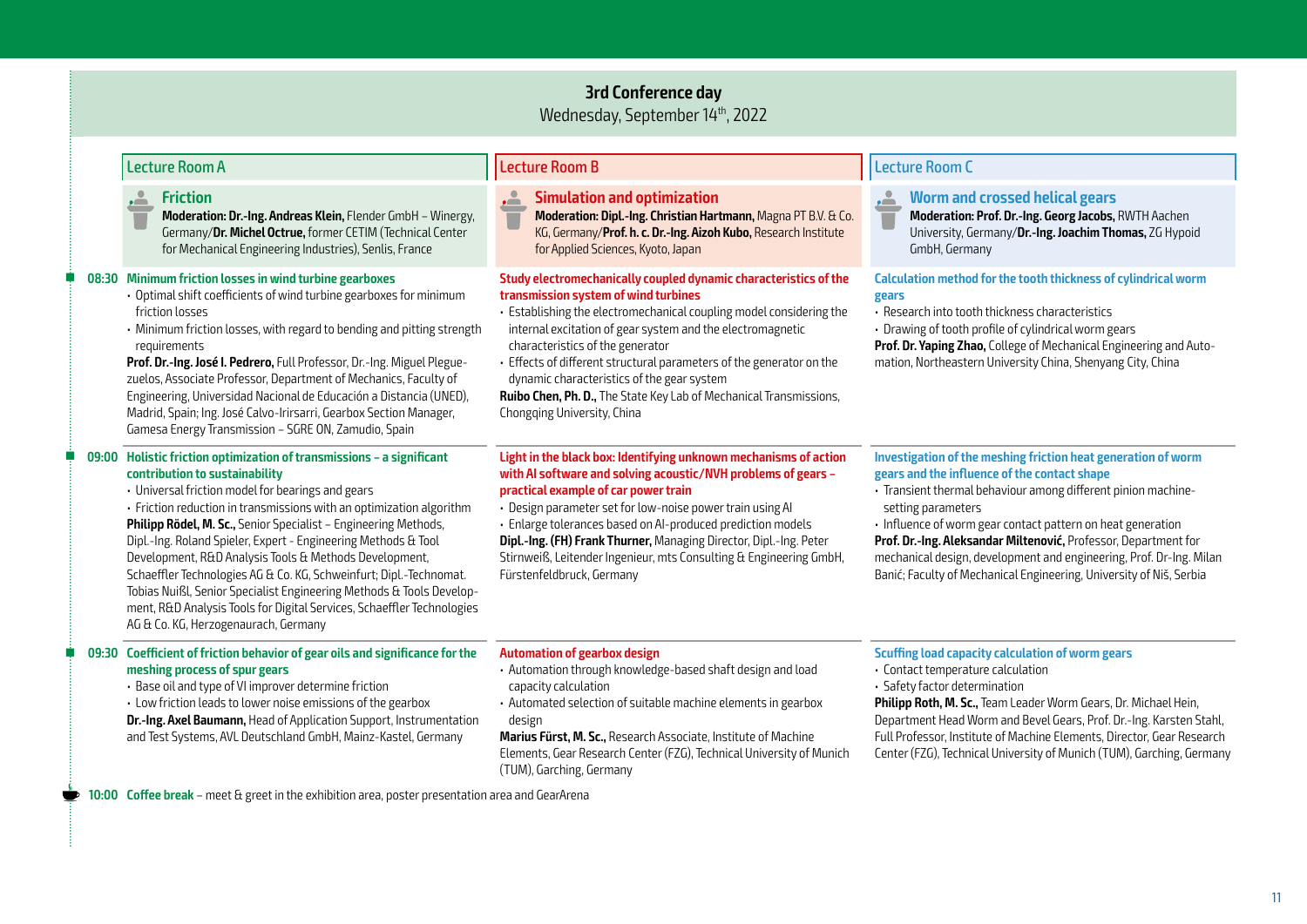### **VDI**

### **Multiparameter optimization**

**Moderation: Prof. i.R. Dr.-Ing. Dr. h.c. Bernd-Robert Höhn,** TUM emeritus of excellence, Technical University of Munich (TUM), Germany/**Prof. Ahmet Kahraman,** The Ohio State University, USA

### **11:00 A comprehensive, fully parametrized calculation model for improved helical-hypoid gearbox efficiency**

• Automated multi-parameter sensitivity study via digital twin

• Enhanced efficiency and life span for a modular gearbox system **Dipl.-Ing. (FH) Ermalt Lamaj, M. Sc.,** Computational Engineer, Dipl.-Ing. (FH) Jens Blömeke, Development Engineer, Dipl.-Ing. Felix Rudolph, Development Engineer, Development Gear Units, SEW-Eurodrive GmbH & Co. KG, Bruchsal, Germany

### **11:30 Simulation of high torque density gearbox noise excitation**

- Holistic simulation approach for full drive train analysis
- Small-scale test rig with enhanced elastic deformations
- Validation of simulation approach by measurements

**Christian Schönke, M. Eng.,** Managing director, COMPOSE GmbH i. G., Kiel, Germany, Dipl.-Ing. Kevin Daubach, Research Assistant, Prof. Dr.-Ing. Oliver Koch, Full Professor, Head of Institute, Chair of Machine Elements, Gears and Tribology, Technische Universität Kaiserslautern, Germany

#### **12:00 Gear design optimization for multi-mesh and multi-power flow transmissions under a broad torque range incorporated with multi-body simulations**

• Complex gear train system design optimization with a wide range of torques

• Mulit-body simulation for accurate gear contact analysis **Daehyun Park, Ph. D.,** Research Engineer Advanced, Gear Train System Design and Analysis, Tommaso Tamarozzi, Ph. D., Senior Research Engineering Manager, 3D Motion Research and Technology Development, Siemens Industry Software NV, Leuven, Belgium; Yeohyeon Gwon, M. Sc., Senior Research Engineer, DCT Development, Hyundai Motor Company, Gyeonggi-Do, Korea

### **12:30 Closing remarks**

**12:45 Awarding of the best presentation for junior engineers by Prof. Dr.-Ing. Karsten Stahl,** FZG, Technical University of Munich (TUM), Garching, Germany

**Awarding of the best paper by Dr.-Ing. Franz Völkel,** Sr. Vice President R&D, Business Division Transmission Systems, Schaeffler Technologies AG & Co. KG, Herzogenaurach, Germany

**+ Lunchtime snack**

**14:15 End of the conference** 

### Lecture Room A Lecture Room B Lecture Room C

### **Material and heat treatment**

**Moderation: Dr.-Ing. Bernhard Bouché,** Getriebebau NORD GmbH & Co. KG, Germany/**Ir. J.J. Bos,** Bos Gear Solutions, The Netherlands

### **Influence of case hardness depth on tooth interior fatigue fracture**

- Parameter study of flank fracture
- Comparison of different influences such as case hardness depth, material quality

**Dipl.-Ing. Jean-André Meis,** Senior Sprecialist Simulation and Data Analytics, Gearbox Development, Dr.-Ing. Matthias Walkowiak, Chief Engineer, Envision Energy CoE GmbH, Dortmund, Germany

#### **Deep nitriding – contact and bending strength of gears with increased nitriding hardening depth**

- Increasing the load carrying capacity by deep nitriding
- Influence of case properties after nitriding

**André Sitzmann, M. Sc.,** Research Associate, Institute of Machine Elements, Gear Research Center (FZG), Technical University of Munich (TUM), Garching, Germany; Dr.-Ing. Stefanie Hoja, Senior Research Fellow, Leibniz Institute for Materials Engineering – IWT, Bremen, Germany; Dr.-Ing. Stefan Schurer, Head of Industrial Engineering, Department for Driven Axles and Transfer Gear Boxes, MAN Truck Bus SE Munich, Germany

#### **Heat treatment development for the new steel grade X20NiCrAl-MoV6-5-2-1 for high performance gear wheel application**

- Increasing the strength by nitriding combined with precipitation hardening mechanisms
- Improving fatigue life performance by a tailored combination of carburization and nitriding treatment

**Dr.-Ing. Matthias Steinbacher,** Department Head, Heat Treatment, Materials Science, Prof. Dr.-Ing. habil. Rainer Fechte-Heinen, Managing Director, Leibniz Institute for Material-Oriented Technologies – IWT, Bremen, Germany; Gerrit Hellenbrandt, M. Sc., Research Assistant, Laboratory for Machine Tools and Production Engineering (WZL), Chair of Manufacturing Technology, Faculty for Mechanical Engineering, RWTH Aachen University, Germany

### **High speed gears**

**Moderation: Dr.-Ing. Burkhard Pinnekamp,** Renk GmbH, Augsburg & Research Association for Drive Technology (FVA), Germany/**Luc Amar, Ph. D.,** CETIM (Technical Center for Mechanical Engineering Industries), France

### **Scuffing of cylindrical gears with pitch line velocities up to 100 m/s**

- Influence of pitch line velocity on the scuffing load capacity
- Improved approach to calculate scuffing

**Jaacob Vorgerd, M. Sc.,** Research Assistant, Prof. Dr.-Ing. Peter Tenberge, Full Professor, Chair of Industrial and Automotive Drivetrains, Ruhr-University Bochum; Dr.-Ing. Manuel Joop, Development engineer, Envision Energy CoE GmbH, Dortmund, Germany

### **Dynamic characteristics of high-speed train gearboxes**

- Influence of the wheel-rail excitation on the gearbox
- Influence of the curve radius of railway line

**Dr. Hao Wu,** Assistant Researcher, College of Mechanical and Vehicle Engineering, Prof. Jing Wei, College of Mechanical and Vehicle Engineering, Chongqing University, China; Prof. Pingbo Wu, State Key Laboratory of Traction Power, Southwest Jiaotong University, China

### **FE analysis and predication on the traveling wave resonance of aero-gears**

• FE modelling strategy for high-speed gears

• Vibration reduction technology for high-speed meshing **Xingyuan Zheng,** Dr. Yumei Hu, Professor, State Key Laboratory of Mechanical Transmission, Chongqing University, China

**O** 

 $\mathbb{Z}$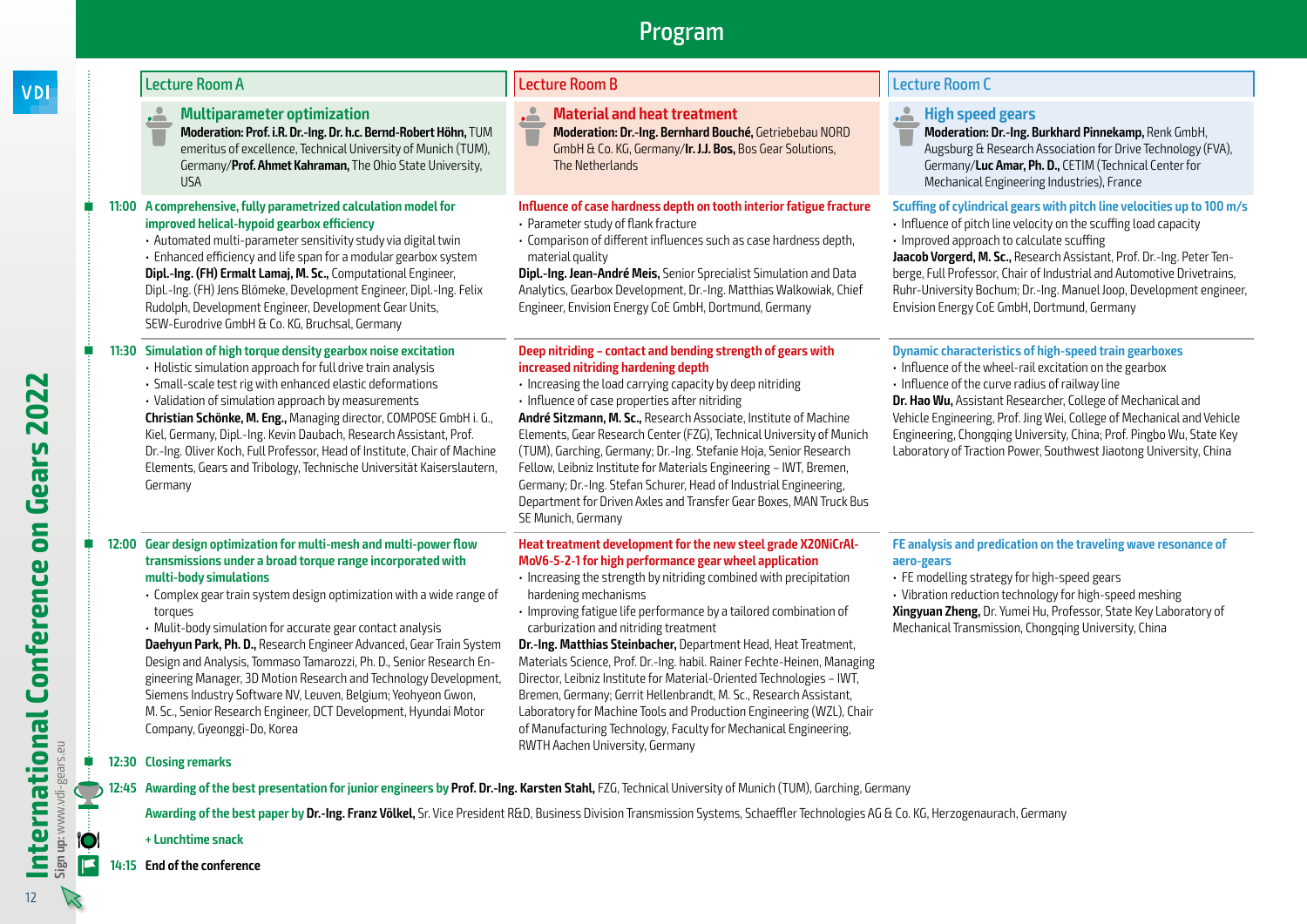### **Location/Venue**



The Gear Research Center (FZG) of the Technical University of Munich has comprehensive facilities for examination and testing of machine elements, such as gears, bearings, synchronizations and couplings. Based on the research results developed here during the past decades, FZG is the leading international research institute for gears and transmissions today. Development and validation of methods and tools of reliable determination of fatigue life, efficiency, and vibration characteristics of gears and transmission elements are in focus of research activities at FZG. Implementation of the research is carried out in close cooperation with industry and standardization organizations, funded either through public research grants or industrial collective and contract research.

#### **International Conference on Gears 2022**

Technische Universität München (Technical University of Munich)

Institute of Machine Elements Gear Research Center (FZG) Boltzmannstr. 15 85748 Garching, Germany

### **How to find us**

Find all travel information at a glance! www.mec.ed.tum.de/en/fzg/contact-and-directions/fzg/





Source: Astrid Eckert/TUM Source: Andreas Heddergott/TUM



### **Contact person – the team of the VDI Wissensforum**

#### **Concerning the content**



Caroline Koerber Phone: +49 211 6214-504 Fax: +49 211 6214-97504 Email: koerber@vdi.de

#### **Concerning the organisation**



Pia Hofmann-Malcher Phone: +49 211 6214-363 Fax: +49 211 6214-97363 Email: hofmann@vdi.de

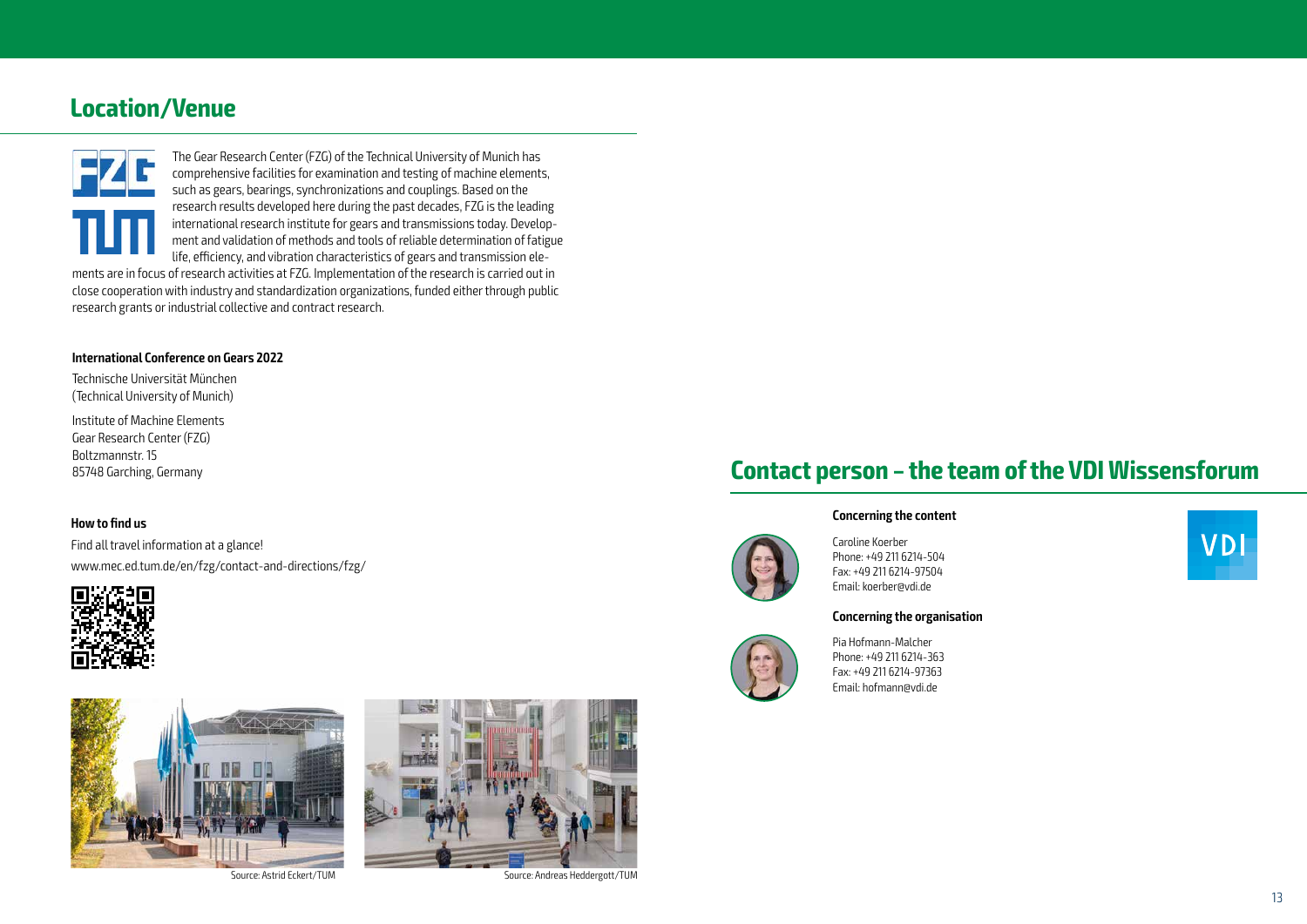# Poster Exhibition

- **VDI**
- **P1 Integrated optimization of structural and control parameters for a hybrid electric system Lin Bo, B. E,** School of Mechanical Engineering, Beijing Institute of Technology, China
- **P2 Efficiency improvement and surface protection by using particle-based phyllosilicate-additive Dipl.-Ing. Stefan Bill,** Managing Director, REWITEC GmbH (Croda International PLC.), Lahnau, Germany
- **P3 An approach on contact analysis for micro geometry optimization of the gear unit HypoGear Florian Eigner, M. Sc.,** Professur Montage- und Handhabungs-

technik (MHT), Institut für Füge- und Montagetechnik (IFMT), Technische Universität Chemnitz, Germany

- **P4 Material database for the mechanical design of components made of powder metallurgy material Miao Jiacheng, M. Sc.,** State Key Laboratory of Mechanical Transmission, Chongqing University, China
- **P5 Plastic gear remaining useful life prediction using artificial neural network**

**Bui Huy Kien, M. Sc.,** Faculty of Mechanical Engineering, Kyoto Institute of Technology, Japan

- **P6 Thermal deformation characteristic of gear hobbing based on multivariable integrated model Zheyu Li, B. Eng.,** State Key Laboratory of Mechanical Transmission, Chongqing University, China
- **P7 Online high resolution wear measurement a powerful tool for the analysis of initial stages of wear**

**Dr.-Ing. Dominic Linsler,** Deputy group leader, Mikrotribologie Centrum µTC, Fraunhofer Institute for Mechanics of Materials IWM, Karlsruhe, Germany

 **P8 Research into the optimization of tooth profile modification based on a high precision three-dimensional finite element model of helical gears**

**Dr. Yanping Liu,** Research Assistant, College of Mining and Safety Engineering, Shandong University of Science and Technology, Qingdao, China

 **P9 Quality inspection of common step gearings – overview of different types and their assessment Dr.-Ing. Karsten Lübke,** Software development special geometries, Hexagon Metrology GmbH, Wetzlar, Germany

 **P10 A novel concept of nested cycloidal speed reducer Lorenzo Maccioni, Ph.D.,** Assistant Professor (RTD), Faculty of Science and Technology Free University of Bozen-Bolzano, Bolzano, Italy

#### **P11 Calculating component temperatures in gearboxes for transient operation conditions**

**Constantin Paschold, M. Sc.,** Research Associate, Department EHL-Tribological-Contact and Efficiency, Institute of Machine Elements, Gear Research Center (FZG), Technical University of Munich (TUM), Garching, Germany

### **P12 Dynamic Simulation of a Rotor System with Variable Speed for application in High-Speed Helicopters and Tiltrotor-/ Tiltwing Aircraft**

**Prof. Dr.-Ing. Michael Weigand,** Full Professor and Head of Research Unit Machine Elements and Transmissions for Aviation, Institute for Engineering Design and Product Development, TU Wien, Vienna, Austria

 **P13 Smart and intelligent chip detectors using machine learning to monitor wear particles and dangerous degradation of critical powertrain components**

**Prof. Dr.-Ing. Michael Weigand,** Full Professor and Head of Research Unit Machine Elements and Transmissions for Aviation, Institute for Engineering Design and Product Development, TU Wien, Vienna, Austria

#### **P14 Calculation of weight and center of gravity of rotorcraft drive trains in the early design phases**

**Prof. Dr.-Ing. Michael Weigand,** Full Professor and Head of Research Unit Machine Elements and Transmissions for Aviation, Institute for Engineering Design and Product Development, TU Wien, Vienna, Austria

### **P15 Vibration characteristics of gear system with a cracked gear tooth: modelling and experiments**

**Songtao Zhao, M. Eng.,** Development Engineer, School of Aerospace Engineering and Applied Mechanics, Tongji University, Shanghai, China

### **P16 Research into tooth flank twist compensation in continuously generating grinding gear based on a flexible electronic gearbox**

**Lei Zhou,** Research Center, School of Mechanical Engineering, Hefei University of Technology, China

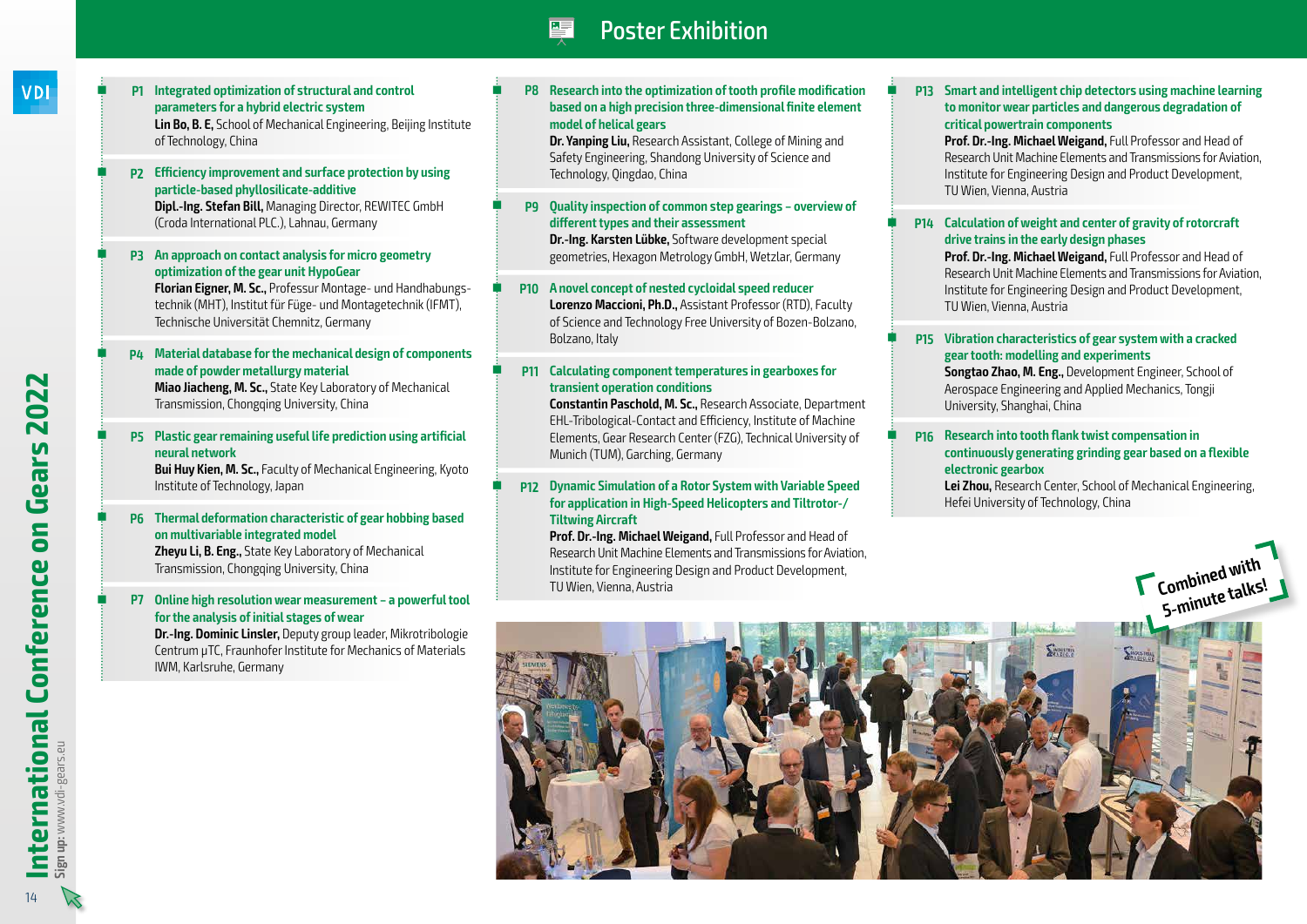### Parallel VDI-Conferences

### **Free of charge**

**for participants of the "International Conference on Gears 2022"**



# **4th International Conference on Gear Production 2022**

**September 12 - 14, 2022, Garching/Munich, Germany**

#### **Key topics:**

- Increasing productivity in gear skiving
- Higher tool life for hard finishing processes
- Improved gear-quality inspection
- Methods for designing and manufacturing face, bevel and worm gears
- Improved tribo system within the manufacturing process
- Enhanced simulation methods for improving the gear manufacturing process

### **Presidency:**

**Prof. Dr.-Ing. Thomas Bergs,** Full Professor, Laboratory for Machine Tools and Production Engineering (WZL), Chair of Manufacturing Technology, Faculty for Mechanical Engineering, RWTH Aachen University, Germany

**Prof. Dr.-Ing. Christian Brecher,** Full Professor, Chair of Machine Tools, Laboratory for Machine Tools and Production Engineering (WZL), Faculty for Mechanical Engineering, RWTH Aachen University, Germany

**Prof. Dr.-Ing. Karsten Stahl,** Full Professor, Institute of Machine Elements, Director, Gear Research Center (FZG), Technical University of Munich (TUM), Garching, Germany

### **With experts from:**

Applied Nano Surfaces Sweden | Balance Drive | Georgii Kobold | Gleason Corporation | Hexagon Metrology | Involute Simulation Softwares | Nidec-Shimpo | OTTO FUCHS Dülken | Physikalisch-Technische Bundesanstalt | SEW-Eurodrive

**Further details and the final program can be found here: www.vdiconference.com/02TA411022**



# **4th International Conference on High Performance Plastic Gears 2022**

**September 12 - 14, 2022, Garching/Munich, Germany**



- Latest developments for the enhanced performance of plastic gears
- Status and future of standardized plastic gear strength calculation
- High performance plastic gear applications
- Potential of composite gears with fiber reinforcement
- Lubrication and tribology of plastic gears

### **Presidency:**

**Prof. Dr.-Ing. Karsten Stahl,** Full Professor, Institute of Machine Elements, Director, Gear Research Center (FZG), Technical University of Munich (TUM), Garching, Germany

### **Conference Board:**

**Dr.-Ing. Marco Baccalaro,** Chassis Systems Control, Gear Development and Test Conception/Realization, Robert Bosch GmbH, Heilbronn, Germany **Dipl.-Ing. Klemens Humm,** Manager Gear Development, Corporate Research and Development, ZF Friedrichshafen AG, Friedrichshafen, Germany **Dr.-Ing. Ulrich Kissling,** President, KISSsoft AG, Bubikon, Switzerland **Dr.-Ing. Andreas Langheinrich,** Development Drive Technology, Horst Scholz GmbH & Co. KG, Kronach, Germany

### **With experts from:**

DSM Engineering Materials | Evonik Operations | IMS Gear | KISSsoft | KURARAY | Leibniz-Institut für Verbundwerkstoffe | Longato Riccardo | Podkrižnik | Polyplastics | Robert Bosch | ZF Friedrichshafen

**Further details and the final program can be found here: www.vdiconference.com/02TA409022**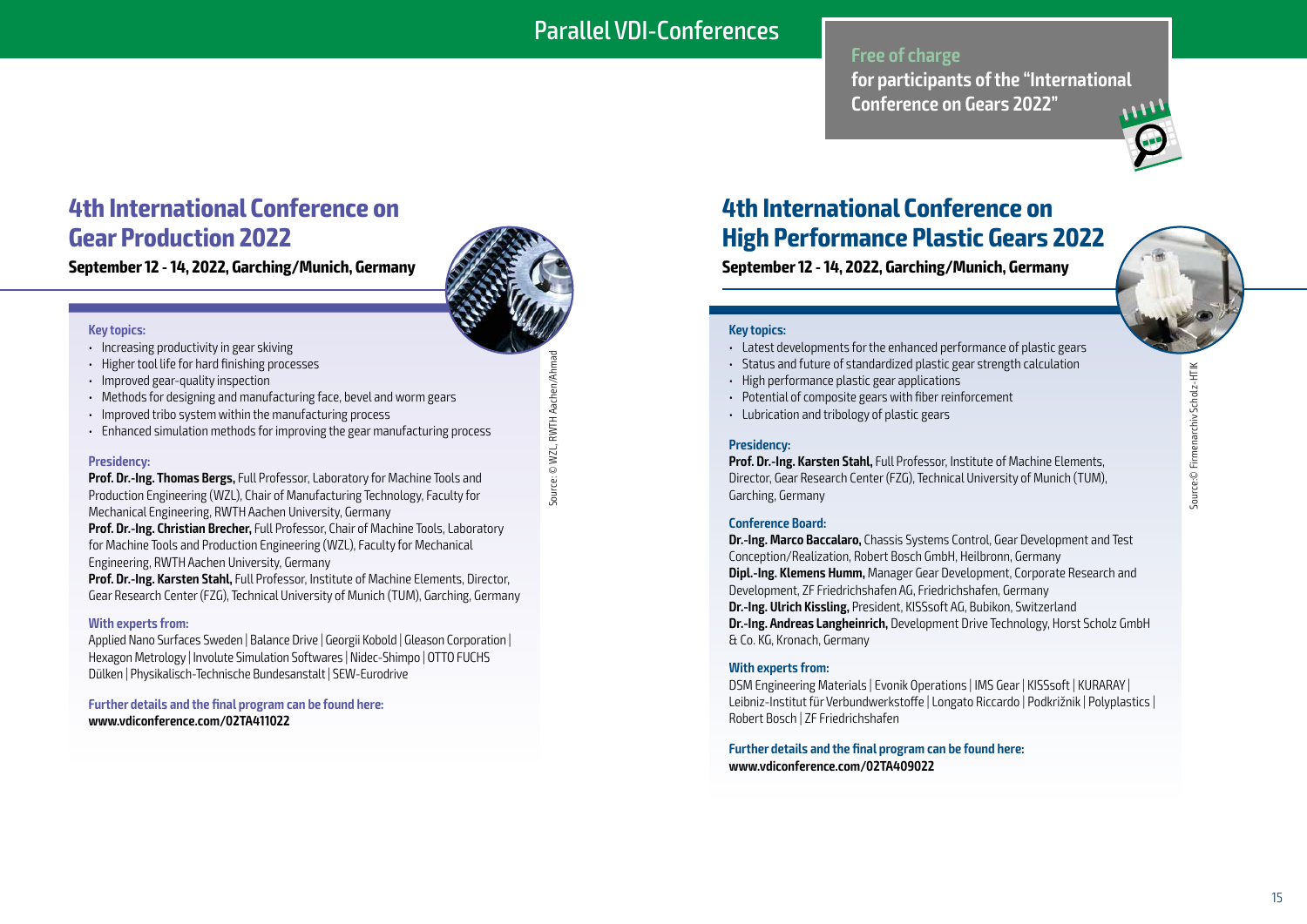### **Gears Interactive** – new ideas, more added value for your business

### **Gather hands-on experience in the transmission world!**

Take a look at individual gear components, gain an insight into how the different components interact and compare design and workmanship! You will find an on-site contact person from the exhibitor to answer all your questions.



# **Presidency GearArena FZG lab tours**

### **Get the chance to visit innovative laboratory facilities!**

Seize the opportunity and visit the nearby test and laboratory facilities at the Gear Research Center (FZG). Several guided tours with different core topics offer opportunities of gaining deeper insights into a variety of innovative gear test rigs and laboratory equipment. For registration meet at the FZG information desk during the conference.

# **Speakers meet up Poster exhibition with impulse talks**

### **Do you still have unresolved questions?**

You can address your questions to the speakers right after the lecture during the coffee break. Take the chance to say hello to your favorite speaker and to connect with them. They will be available for at least 15 minutes after their session.

# **The poster exhibition is combined with a 5-minute talk.**

The compact style of presentation called the '5-minute rapid' presentation, will provide you with all information in a clear, succinct manner. Poster presentations are scheduled during the coffee breaks. Presentation times will be announced on-site.



### **Two gear community nights**

### **Your networking hotspot for the international gear community!**

Enjoy the evening reception at the Hofbräuhaus as well as another social event on the second conference day at the university. The Hofbräuhaus is the cradle of Bavarian tavern culture – the origin of tradition, "Gemütlichkeit" and hospitality.

Both – the get-together at the FZG and the brewery visit – offer you an excellent opportunity to network with your peers and catch up on trends.



Source: Hofbräuhaus Munich, Germany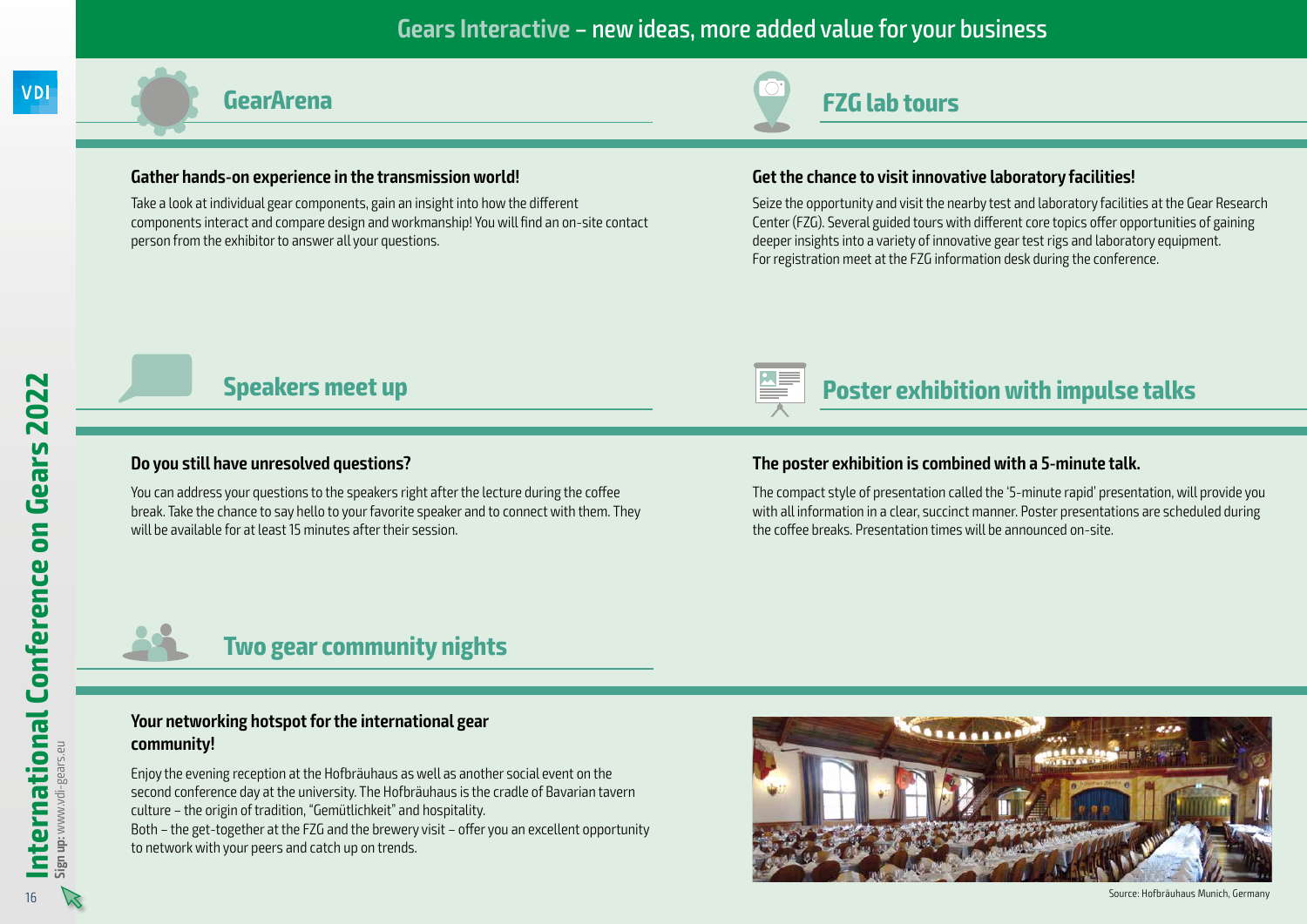### Program Committee

### **Presidency**

# **National Members**



### **Conference president**

**Prof. Dr.-Ing. Karsten Stahl,** Full Professor, Institute of Machine Elements, Director, Gear Research Center (FZG), Technical University of Munich (TUM), Garching, Germany



#### **Conference Board/Vice President:**

**Dr.-Ing. Bernhard Bouché,** Director of Research and Development Mechanics, Getriebebau NORD GmbH & Co. KG, Bargteheide, Germany



**Prof. i.R. Dr.-Ing. Dr. h.c. Bernd-Robert Höhn,** TUM emeritus of excellence, Gear Research Center (FZG), Technical University of Munich (TUM), Garching, Germany



**Dr.-Ing. Burkhard Pinnekamp,** Head of Central Research and Development, Renk GmbH, Augsburg; President, Research Association for Drive Technology (FVA), Frankfurt, Germany

### **Board of Gear Excellence**

**Ir. J.J. Bos,** Technical Consultant, Bos Gear Solutions, Middelburg, The Netherlands

**Prof. Dr. Eng. Jože Duhovnik,** Full Professor, former Dean and Head of LECAD Group, Laboratory, Faculty for Mechanical, Engineering, University of Ljubljana, Slovenia

**Prof. Dr.-Ing. Manfred Hirt,** Past President, Research Association for Drive Technology (FVA), Frankfurt/Main; former board of Renk GmbH, Augsburg, Germany

**Prof. Haruo Houjoh,** Emeritus Professor, Tokyo Institute of Technology, Japan

**Prof. h.c. Dr.-Ing. Aizoh Kubo,** General Manager, Research Institute for Applied Sciences, Kyoto, Japan **Prof. Dr.-Ing. habil. Heinz Linke,** Emeritus Professor, Institute of Machine Elements and Machine Design, Faculty of Mechanical Science and Engineering, Technical University of Dresden, Germany

**Dr. Michel Octrue,** former Senior Gear Expert Mechanical Power Transmissions, CETIM (Technical Center for Mechanical Engineering Industries), Senlis, France

**Prof. Ray Snidle,** Emeritus Professor of Mechanical Engineering, Cardiff University, United Kingdom **Dr.-Ing. Toni Weiss,** Gear Consultant, ret. from Renk GmbH, Augsburg, now GanaCon – Gear analysis and Consulting, Inning, Germany

**Prof. Dr.-Ing. Dr. h. c. Albert Albers,** Full Professor and Head of IPEK – Institute of Product Engineering, Department of Mechanical Engineering, Karlsruhe Institute of Technology (KIT), Germany

**Prof. Dr.-Ing. Christian Brecher,** Full Professor, Chair of Machine Tools, Laboratory for Machine Tools and Production Engineering, Faculty for Mechanical Engineering, RWTH Aachen University, Germany

**Dr.-Ing. Rolf Döbereiner,** Product Line Manager Commercial Vehicles, AVL List GmbH, Graz, Austria

**Dr.-Ing. Hartmut Faust,** Head of R&D Competence, Schaeffler Automotive Buehl GmbH & Co. KG, Bühl, Germany

**Dipl.-Ing. (FH) Hans-Peter Fleischmann,** Manager Technical Development Dual-Clutch Transmissions and Advanced Development Transmission, AUDI AG, Ingolstadt, Germany

**Dr.-Ing. Carsten Gitt,** Senior Manager, Simulation/Mechatronics/Advanced Engineering (Drivetrain/ Transmission), Mercedes-Benz AG, Stuttgart

**Dipl.-Ing. Norbert Haefke,** Managing Director, Research Association for Drive Technology (FVA), Frankfurt/Main, Germany

**Dipl.-Ing. Christian Hartmann,** Senior Manager Gearset & Differentials; Magna PT B.V. & Co. KG, Untergruppenbach, Germany

**Dr.-Ing. Jörg Hermes,** Managing Director, Innovation Mechanics, SEW-Eurodrive GmbH & Co. KG, Bruchsal **Dr.-Ing. Ralf Hess,** Senior Key Expert, Flender GmbH, Bocholt, Germany

**Prof. Dr.-Ing. Georg Jacobs,** Head of Institute for Machine Elements and Systems Engineering, RWTH Aachen University, Germany

**Dr.-Ing. Andreas Klein,** Vice President Engineering, Flender GmbH – Winergy, Voerde

**Dr.-Ing. Johannes König,** R&D Engineer, Gear Development, Corporate R&D, ZF Friedrichshafen AG, Friedrichshafen, Germany

**Dr.-Ing. Kai Lubenow,** Director Engineering, Eickhoff Antriebstechnik GmbH, Bochum, Germany

**Prof. Dr.-Ing. Gerhard Poll,** Director, Institute for Machine Design and Tribology, Leibniz University Hannover, Germany

**Dr.-Ing. Todor Radev,** Head of Gear Development, Group Components, Volkswagen AG, Kassel, Germany

**Dipl.-Ing. Zsolt Roth,** Development Engineer – Toothing, J. M. Voith SE & Co. KG | VTA, Heidenheim, Germany

**Prof. Dr.-Ing. Bernd Sauer,** Full Professor, MEGT – Institute of Machine Elements, Gears and Tribology, Department of Mechanical and Process Engineering, Technische Universität Kaiserslautern, Germany

**Prof. Dr.-Ing. Berthold Schlecht,** Full Professor, Institute of Machine Elements and Machine Design, Faculty of Mechanical Science and Engineering, Technical University of Dresden, Germany

**Prof. Dr.-Ing. Peter Tenberge,** Full Professor, Chair of Industrial and Automotive Drivetrains, Ruhr-University Bochum, Germany

**Dr.-Ing. Joachim Thomas,** Managing Director, ZG Hypoid GmbH, Aschheim, Germany

**Dr.-Ing. Franz Völkel,** Sr. Vice President R&D, Business Division Transmission Systems, Schaeffler Technologies AG & Co. KG, Herzogenaurach, Germany

**Dr.-Ing. Reiner Vonderschmidt,** Shareholder, Georgii Kobold GmbH & Co. KG, Horb am Neckar, Germany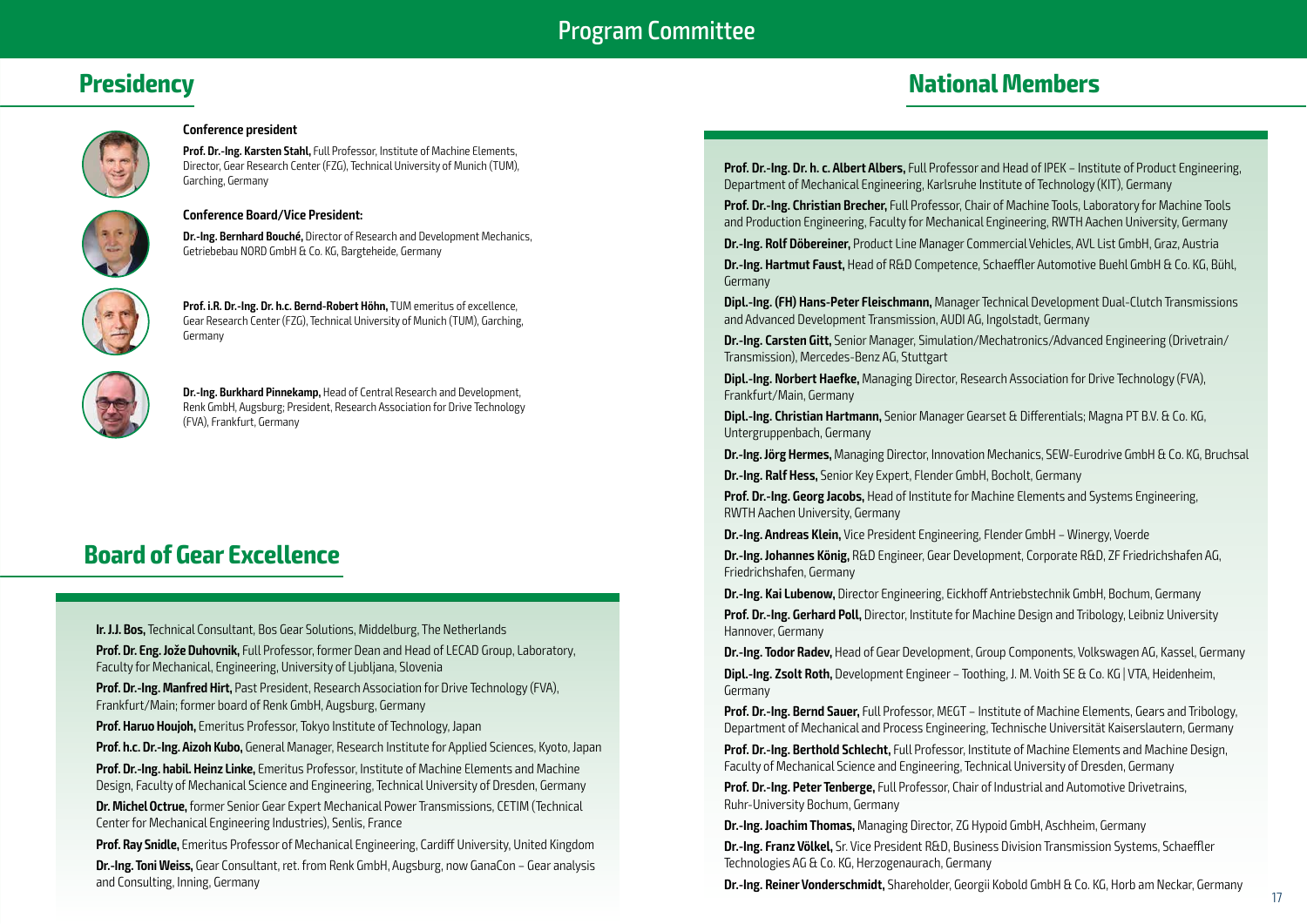2022

Gears

### **International Members**

**Eng. Amir Aboutaleb,** Vice President, Technical Division, American Gear Manufacturers Association, Alexandria, USA

**Luc Amar, Ph. D.,** Research Engineer, Power Transmissions (TDP), CETIM (Technical Center for Mechanical Engineering Industries), Senlis Cedex, France

**Prof. Bingkui Chen.** The State Key Lab of Mechanical Transmissions, Chongqing University, China

**Prof. Ing. Carlo Gorla,** Associate Professor, Department of Mechanical Engineering, Politecnico di Milano, Italy

**Prof. Ahmet Kahraman,** Howard D. Winbigler Professor and Director, Gear and Power Transmission Research Laboratory, Department of Mechanical and Aerospace Engineering, The Ohio State University, Columbus, USA

**Dr.-Ing. Alex Kapelevich,** Consultant, AKGears, LLC, Shoreview, Minnesota, USA

**Prof. Dr. Geng Liu,** Full Professor, School of Mechanical Engineering, Northwestern Polytechnical University; Director, Shaanxi Engineering Laboratory for Transmissions and Controls, Xi´an, China

**Prof. Dr.-Ing. Athanassios Mihailidis,** Full Professor, Head of the School of Mechanical Engineering, Laboratory of Machine Elements and Machine Design, Aristotle University of Thessaloniki, Greece

**Prof. Dr.-Ing. Aleksandar Miltenović,** Professor, Department for mechanical design, development and engineering, Faculty of Mechanical Engineering, University of Niš, Serbia

**Prof. Dr. Eng. Ichiro Moriwaki,** Professor, Faculty of Mechanical Engineering, Kyoto Institute of Technology, Kyoto, Japan

**Robin Olson, M. Sc.,** Director of Applications Engineering, Material Handling Vertical, Rexnord Industries, LLC, Milwaukee, Wisconsin, USA

**Prof. Dr.-Ing. José I. Pedrero,** Full Professor, Department of Mechanics, Faculty of Engineering, Universidad Nacional de Educación a Distancia (UNED), Madrid, Spain

**Prof. Dr. Datong Qin,** Full Professor of the State Key Lab of Mechanical Transmission, Distinguished Professor of Cheung Kong Scholars appointed by Ministry of Education of China, Director of the Institute of Power Transmission and control, Chongqing University, China

**Prof. Dr.-Ing. Philippe Velex,** Full Professor, LaMCoS, INSA – Institut National des Sciences Appliquées de Lyon, Villeurbanne Cédex, France

**Prof. Wenzhong Wang,** School of Mechanical Engineering, Beijing Institute of Technology, China

**Prof. Dr.-Ing. Michael Weigand,** Full Professor and Head of Research Unit – Institute for Engineering Design and Product Development (IKP), Research Unit Machine Elements and Transmissions for Aviation, TU Wien, Vienna, Austria

# **Scientific support**

### **VDI Society Product and Process Design**

The VDI SOCIETY PRODUCT AND PROCESS DESIGN (VDI-GPP) and its technical divisions provide all sectors with verified knowledge on the design of products and processes and their optimization in terms of quality and the time- and cost-benefit ratio. **www.vdi.eu**



### **Plan your visit in advance and get to know all the details of the International Conference on Gears 2022!**

Make use of this full-service app for your visit to the International Conference on Gears 2022 – the International Expo and Conference for connected car and mobility solutions: You can not only plan your stay in Garching but also make use of the networking possibilities the app offers you.



**Sign up:** www.vdi-gears.eu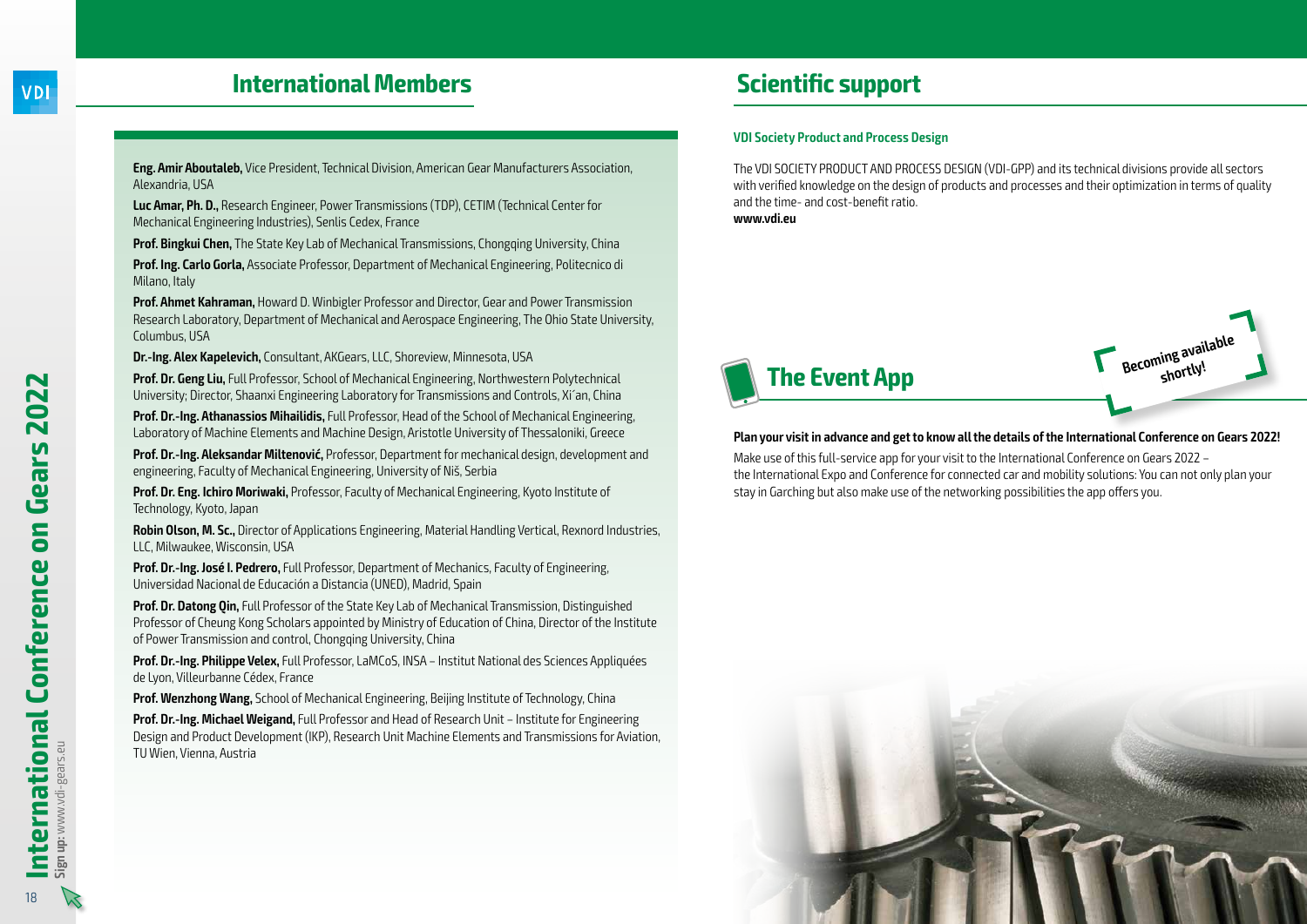### **Become an exhibitor or sponsor!**

# **The participants – your customers**

Would you like to get face to face with the high-powered delegates attending this VDI conference and present your products and services to a specialist sector of your market? For an optimum presentation of your company, make use of the exhibition held in parallel with the conference.

Here you can meet industry decisionmakers – make your target contacts neatly and without a great deal of organisational outlay. Secure your stand space right at the heart of this industry rendezvous and/or use a sponsorship package specially tailored to your requirements to enable you to stand out more clearly and effectively from your competitors. We can supply you with exclusive communication possibilities before, during and after the event.

### **Your contact person:**

Vanessa Ulbrich Project Consultant Exhibition & Sponsorship VDI Wissensforum GmbH VDI-Platz 1 40468 Duesseldorf, Germany

Phone: +49 211 6214-918 Fax: +49 211 6214-97918 Email: ulbrich@vdi.de

# **List of exhibitors**

| <b>Attendees in 2019</b>            | <b>Function</b>                              |
|-------------------------------------|----------------------------------------------|
| Experts:<br>46 %                    | <b>Research and Development:</b><br>40 %     |
| Project manager:<br>25 %            | University/research institutions:<br>$18\%$  |
| <b>Production engineer:</b><br>17 % | <b>Construction and development:</b><br>17 % |
| <b>Project management:</b><br>7%    | <b>Production:</b><br>9%                     |
| Others:<br>5 %                      | Sales:<br>9%                                 |

**Others:** 7 %

### (May 2022)

ELTRO Gesellschaft für Elektrotechnik mbH Evonik Operations GmbH GEORGII KOBOLD GmbH & Co. KG Horst Scholz GmbH & Co. KG IMS Gear SE & Co. KGaA KISSsoft AG

MESYS AG OTEC Präzisionsfinish GmbH Smart Manufacturing Technology Ltd., UK Winkelmann Flowforming